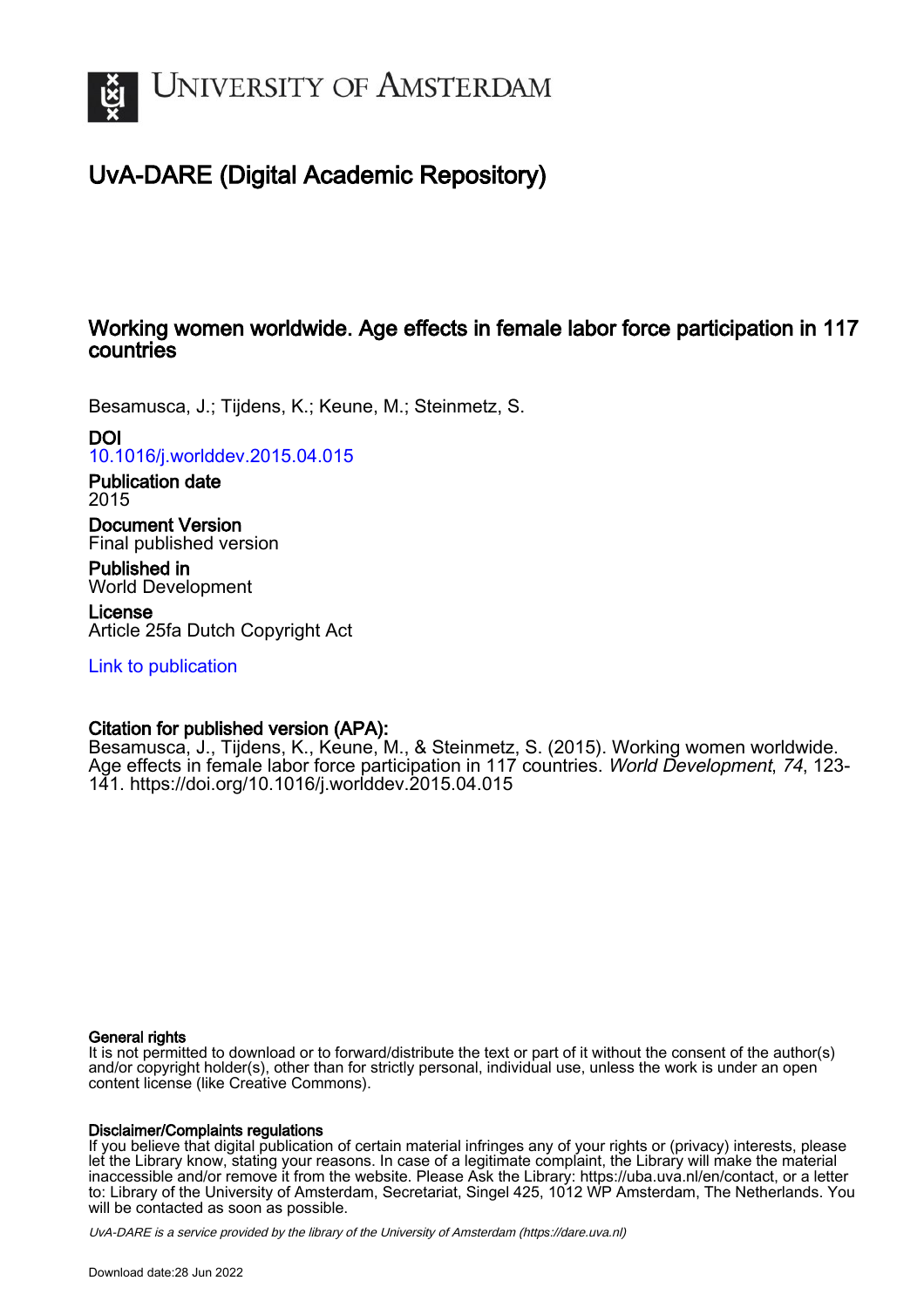## <http://dx.doi.org/10.1016/j.worlddev.2015.04.015>

# Working Women Worldwide. Age Effects in Female Labor Force Participation in 117 Countries

### JANNA BESAMUSCA, KEA TIJDENS, MAARTEN KEUNE and STEPHANIE STEINMETZ<sup>\*</sup> University of Amsterdam, Netherlands

Summary. — In this article, we investigate the effects of economic conditions, families, education, and gender ideologies on the labor force participation rates of women in eleven age groups in 117 countries. We find that participation rates of young and older women are partly explained by sector sizes and the level of economic development. However, to explain the labor force participation rates of women between 25 and 55 years, we need to study families and gender ideologies. We find these women are more likely to participate when paid maternity leave schemes exist, enrollment in pre-primary education is higher, and countries are less religious. © 2015 Elsevier Ltd. All rights reserved.

Key words — female labor force participation, motherhood, care, work, global

#### 1. INTRODUCTION

Women are increasingly seen as the motor of sustainable human development ([UNDP, 2013; World Economic](#page-16-0) [Forum, 2014\)](#page-16-0). Policy makers interpret women's emancipation as a proxy for equal opportunities ([UNDP, 1995](#page-16-0)), micro loan projects invest in women to improve the welfare of entire families [\(World Bank, 2012](#page-16-0)), women's labor market integration enhances potential for economic growth [\(World Economic](#page-16-0) [Forum, 2014](#page-16-0)), and female labor incomes help reduce poverty ([Buvinic & Gupta, 1997](#page-15-0)). Women's work is thus framed as a major force in shaping countries' economic and human development. In consequence, a growing number of policies are geared toward improving women's position and participation in societies.

However, some debate exists as to the extent to which these policies are beneficial to women themselves. First of all, as the World Bank [Commission on Growth and Development \(2008\)](#page-15-0) comments in its final report, there are vast and unexplained differences in countries' experiences. Secondly, several authors have warned that in the case of women's employment quantity and quality cannot be equated (c.f. [Horton, 1999; Norris,](#page-16-0) [1992](#page-16-0)). Labor force participation is not always a free choice ([Elson, 1999](#page-15-0)) and may be limited to low-paid and labor-intensive sectors and occupations ([Kucera & Tejani,](#page-16-0) 2014; Cagatay & Özler, 1995). Low economic activity may also be desirable for some women, in particular when education or retirement is substituted for employment ([Clark &](#page-15-0) [Anker, 1993; Van Klaveren & Tijdens, 2012](#page-15-0)).

While in the third case education is clearly preferable to employment, the first two dilemmas certainly include a tradeoff. Jordanian female teachers interviewed by [Adely \(2009\)](#page-15-0) describe both how they entered paid work out of necessity and that it offers them new social networks and a legitimate space outside the domestic sphere. In a more material consideration, [Sassen \(1996\)](#page-16-0) argues that even low-paid work increases women's autonomy and grants access to the public domain. Considerable evidence exists that paid work strengthens wives' position in the household (c.f. [Anderson &](#page-15-0) [Eswaran, 2009; Schultz, 1990\)](#page-15-0). [Gray, Kittilson, and](#page-15-0) [Sandholtz \(2006\)](#page-15-0) point out that women's labor incomes offer an avenue for mending at least part of their general disadvantage and [Iversen and Rosenbluth \(2008\)](#page-16-0) find it is associated with a greater presence of women in the public domain. We do not argue here that female labor force participation equals gender equality, but will advance that it can be a starting point of a long process toward emancipation.

Any beneficial effects of female labor force participation, however, require that policy effectively targets the group of prime age women that sustain families. In order to do so, we need to deepen our insights into the way in which female labor force participation differs across countries and between groups of women. Yet, our understanding of its dynamics is far from complete. In their recent overview article on female employment patterns, [Steiber and Haas \(2012\)](#page-16-0) point out that the large majority of studies either compare different women in a single country or women in different countries, but rarely both. In addition, with a few notable exceptions (c.f. [Bloom, Canning, Fink, &](#page-15-0) [Finlay, 2007; Lincove, 2008](#page-15-0)), research in the last decade has been split into studies of industrialized countries on the one hand, and developing nations on the other.

In order to overcome this binary developing-industrialized divide, this article contributes to the discussion by evaluating which country characteristics can explain aggregate female labor force participation in 117 countries at very different levels of economic development. Moreover, we distinguish between age groups, arguing that women in various stages of a life course are confronted with different encouragements and impediments to labor force participation. We focus on four domains of country characteristics that have been established to affect female labor force participation rates in previous research. We firstly look at much studied indicators of overall female labor force participation, including economic conditions ruling the necessity and opportunities to work, as well as education. We then include two domains affecting mothers in particular: families, including both family composition and care demands, and gender ideologies that govern the extent to which women are encouraged or discouraged from working. We argue that previ-

<sup>\*</sup>The authors thank the participants of ILO's 3rd Regulating Decent Work conference (3–5 July 2013, Geneva) and the 8th IZA/World Bank Conference on Employment and Development (22–23 August 2013, Bonn), as well as two anonymous reviewers for comments on earlier versions. The authors would like to acknowledge the contribution of the Labour Rights for Women project. Final revision accepted: April 25, 2015.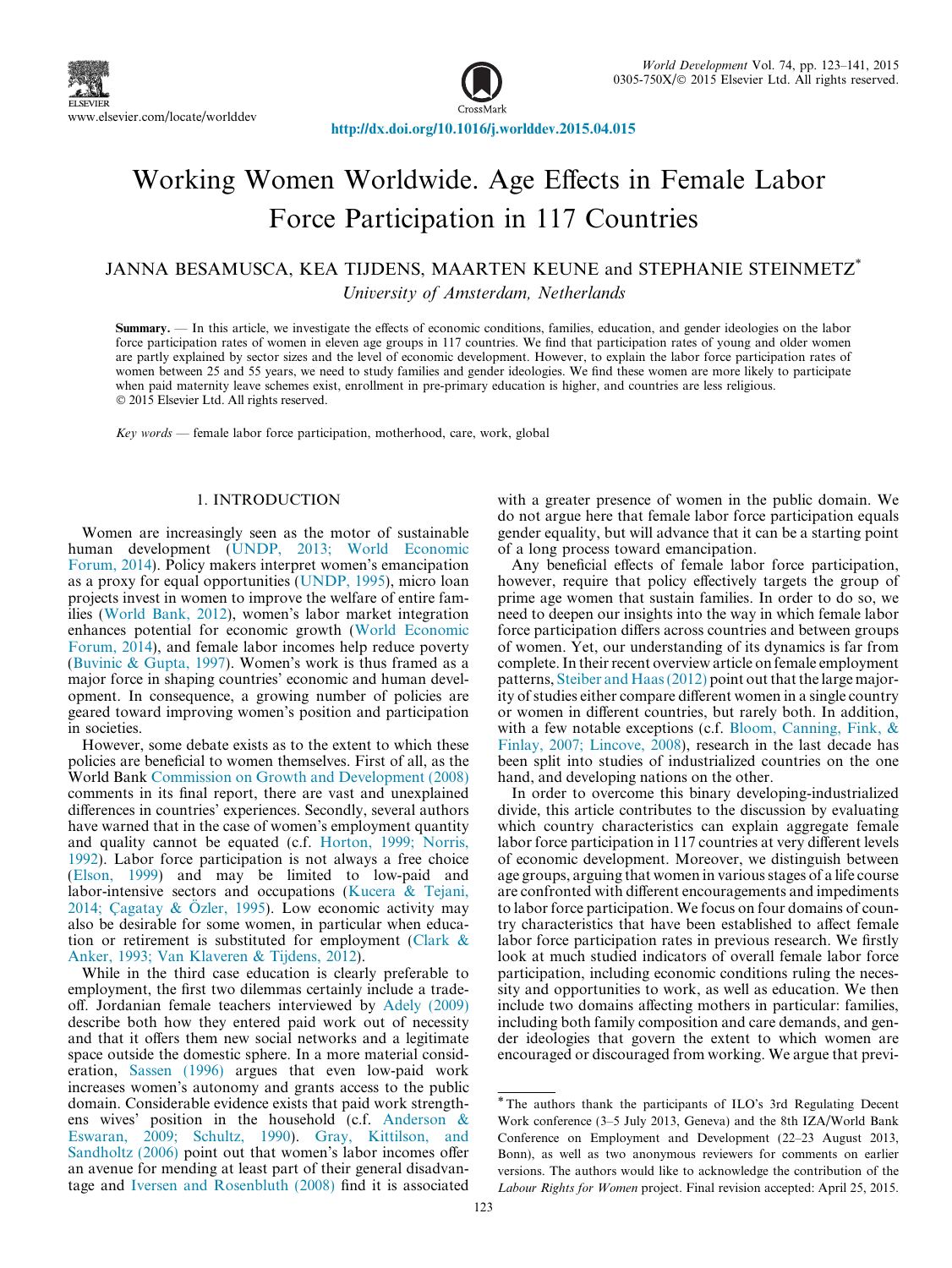ous macro studies have underestimated the effects of those domains by looking only at the female labor force as a whole, ignoring that policies may affect women of various ages in different or even opposite ways.

In order to disentangle the respective influences of the four domains and explore their interaction, we study them separately and refrain from employing the commonly used composite indices (such as the UN Gender Empowerment Measure or the Gender Development Index). We draw on a variety of international data sources to construct a unique country-level dataset of female labor force participation rates for eleven age groups in 2010 and selected indicators that can be attributed to the four domains in 117 countries. In Section 2, we review the previous literature and Section 3 details the methodology and dataset. Section 4 reports the results and shows that models that take account of both country and age differences lead to a fuller understanding of aggregate female labor force participation. Section 5 concludes and explores avenues for further research.

#### 2. THEORETICAL FRAMEWORK AND HYPOTHESES

We are far from the first researchers to look into the dynamics of aggregate female labor force participation. Many authors have pointed out that labor can take many different shapes, both productive and reproductive (for an overview of the debate, see [Tancred, 1995](#page-16-0) or Benería, 1992). In this article, however, we aim to shed light on women's remunerative work, because we research the conditions under which women join the labor market. In line with the [ILO \(1982\)](#page-16-0), we define labor as paid, productive work, performed outside the purely familial sphere, but not necessarily in the formal labor market. <sup>1</sup> We thus focus on access to the labor market, rather than women's position in it.

Since the 1970s, scholars from various fields of social sciences have researched a range of formal and informal institutions to explain country differences and similarities in the extent to which women join the labor force (c.f.; [Boserup,](#page-15-0) [1970; Clark & Anker, 1993; Lincove, 2008; Pampel &](#page-15-0) [Tanaka, 1986; Semyonov, 1980](#page-15-0)). Their work shows us that women's attachment to paid labor is rarely, if ever, unconditional. Around the world, women divide their time between household work, child rearing, home making, family enterprises, and the formal or informal labor market ([Bardasi &](#page-15-0) [Gornick, 2000; Barrientos & Kabeer, 2004\)](#page-15-0). Women might both work or stay at home out of sheer necessity, societal status, or beliefs [\(Haas, Steiber, Hartel, & Wallace, 2006\)](#page-15-0).

Female labor force participation, then, is informed by the way societies facilitate or impede it ([Chang, 2004](#page-15-0)). In this context, institutions, defined as "webs of interrelated rules and norms that govern social relationships" ([Nee, 1998, p. 8\)](#page-16-0) are essential. Various scholars have categorized countries according to their ideal-typical institutional settings or "gender regimes", describing "the key policy logics of welfare states in relation to gender" [\(Pascall & Lewis, 2004, p. 373](#page-16-0)). Some institutional arrangements, these scholars have convincingly argued, are more conducive to the labor force participation of women than others' equality (c.f. [Chang, 2000, 2004;](#page-15-0) [Korpi, 2000; Whitehouse, 1992](#page-15-0)).

In addition, we argue that these institutional constraints weigh differently on women of different ages due to their distinct position in the life course (for an overview of life course theories, see Heinz & Krüger, 2001). Education may keep school age women out of the labor market, while increasing the opportunities for graduates. Care tasks are omnipresent in the lives of mothers and grandmothers, but much less so for young women. While the timing of life courses is different in various parts of the world, we argue that, on the aggregate level, women everywhere go through stages of school-going, transitions to adulthood, motherhood with care for young children, care for older children, and grand-motherhood. In short, we view women's capabilities to work or not, as revolving around a balance of economic, educational, family, and gender ideological influences that affect women in different manners depending both on the country they live in and their position along the life course. In the remainder of this section, we study the relation between each of these four domains and the aggregate female labor force participation rate (FLPR).

#### (a) Economic conditions

Economic conditions can provide both the necessity and the opportunity to work. While in some societies labor force participation is required to make ends meet, in others families may designate a single earner [\(Steiber & Haas, 2012](#page-16-0)). Furthermore, the availability of suitable jobs may draw women into the labor market or keep them out. Economic conditions affect female labor force participation through economic necessity and through the sizes of its respective sectors, which determine the kind of work that is available [\(Pampel & Tanaka, 1986\)](#page-16-0).

The relation between the level of economic development and aggregate female labor force participation is generally observed to be u-shaped ([Haghighat, 2002; Lincove, 2008;](#page-16-0) [Tam, 2011\)](#page-16-0). However, as [Semyonov \(1980\)](#page-16-0) observes, while economic development may be indicative of the opportunities women have in a labor market, the association is created by social factors. In recent years, Semyonov's argument has been confirmed in multi-country studies by [Chang \(2004\)](#page-15-0) and [Lincove \(2008\)](#page-16-0) who both find that there is no u-shaped relationship when countries at similar levels of development are compared or when studying countries' changes in economic development and in FLPRs concurrently.

The u-shaped relation, then, should be attributed to various social relations and labor market structures associated with higher and lower levels of economic development. Economic necessity is the first of those explanations. Increases in the welfare of workers in periods of industrialization are associated with the material possibility for wives to withdraw from paid labor as a sign of affluent family status (see [Goldin \(2006\)](#page-15-0) for the USA, [Safa \(1977\)](#page-16-0) for Latin American or [Bhalla and](#page-15-0) [Kaur \(2011\)](#page-15-0) for India). [Elson \(1999\)](#page-15-0) describes this as the move from labor force participation for survival to a genuine choice for (middle class) women to work or not. In a study of Western and Eastern European countries, Haas et al. [\(2006,](#page-15-0) [p. 767\)](#page-15-0) too, argue that theorizing should "take account of the economic necessity for many women in less prosperous countries to work full time". Thus, where income from work is desirable in high-income countries and essential for survival in low-income countries, withdrawal from the labor market can be a luxury of sorts in middle-income countries. We expect that the relation between a country's level of economic prosperity and the FLPR is u-shaped  $(H1a)$ .

However, it is questionable whether the abovementioned economic conditions have the same effect throughout the life course. Looking specifically at labor force participation of older women and men in 151 countries, [Clark and Anker](#page-15-0) [\(1993\)](#page-15-0) conclude that the FLPR of older women decreases with economic development and accompanying changes in the organization of society, such as the availability of old age pensions. The same expectation can reasonably be voiced for young people, who benefit from the increased educational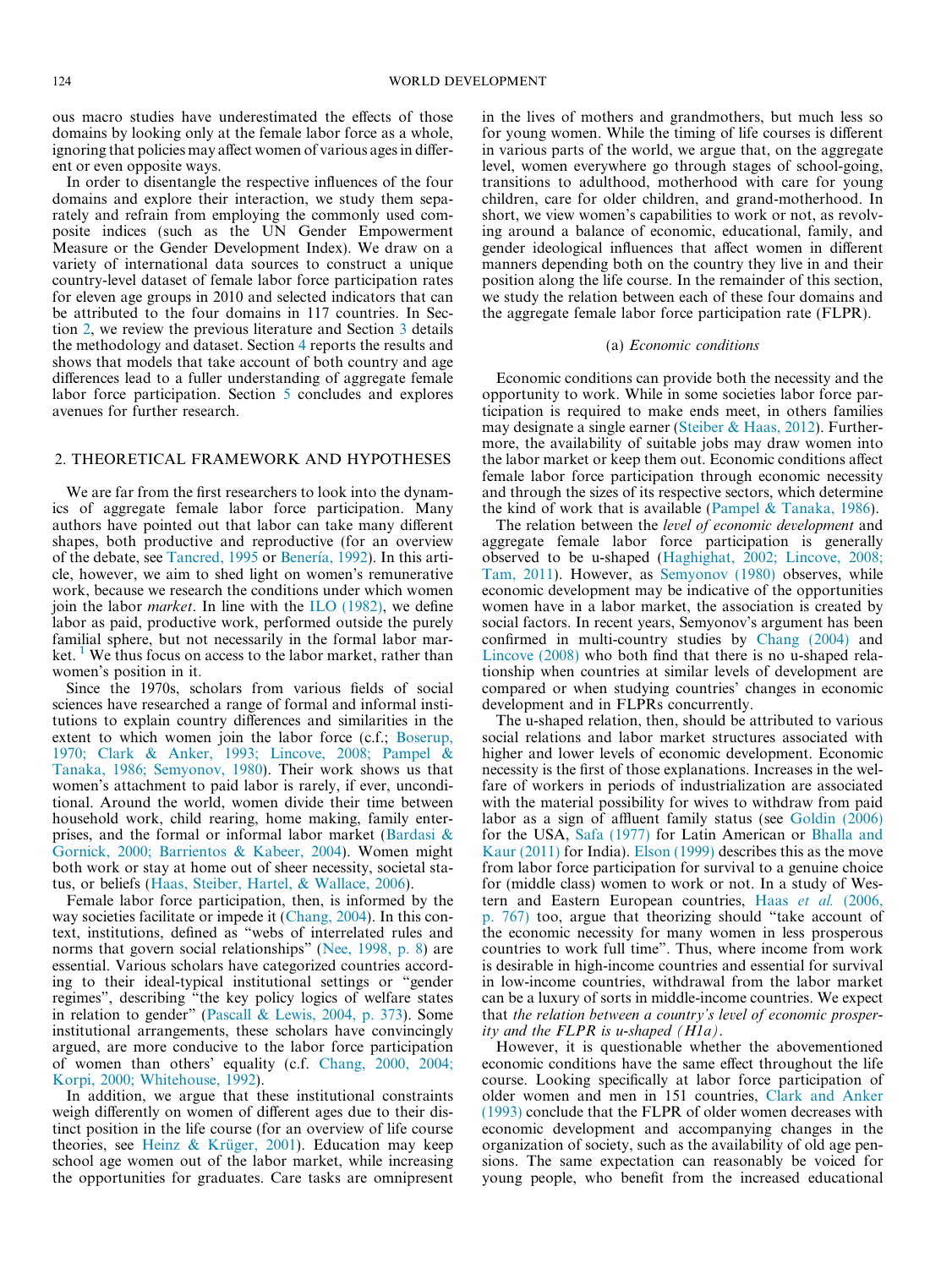opportunities that are associated with higher levels of economic development ([Van Klaveren & Tijdens, 2012\)](#page-16-0). School and pension aged workers are thus exempted from the economic necessity to work. We expect that  $\hat{a}$  higher level of economic prosperity is associated with a lower FLPR of women of school-going age and approaching the retirement age (H1b).

Broadly expecting the same result but following a different reasoning, scholars have studied the size of different sectors of economic activity as indicators of the opportunities for women in a labor market [\(Mehra & Gammage, 1999; Rendall, 2013;](#page-16-0) [Schultz, 1990](#page-16-0)). In one of the first extensive works including 70 countries at various developmental levels, [Pampel and Tanaka](#page-16-0) [\(1986\)](#page-16-0) reason that women's jobs in agriculture disappear in the process of industrialization, thus leading to a decline in FLPRs. As economies grow further and a services sector develops, women are drawn back into paid work due to greater labor demand and the easier reconciliation of work and family in services compared to industry. Studying the evolution of female labor force participation rates in four middle-income countries—Brazil, Mexico, India, and Thailand—[Rendall \(2013\)](#page-16-0) recently argued that female employment opportunities increase as the available jobs become more intellectually, as opposed to physically demanding.

[Haghighat \(2002\)](#page-16-0) analyzing the effect of economic growth on the share of female employment in three sectors in 136 countries, notes that the effect of economic development on the female share of employment is negative in agricultural, flat for industrial and positive on services employment, thus tracing out the u-shape. Studying 67 Turkish provinces, [Tansel](#page-16-0) [\(2001\)](#page-16-0) finds a u-shaped relationship with GDP if agricultural labor is included, but not when analyzing only the nonagricultural female labor force. [Lincove \(2008, p. 59\)](#page-16-0), similarly concludes that while "service employment increases female participation...industrial labor [does not reduce it]". This suggests that Rendall's results might be indicative of a process where heavy industrial labor is replaced by more service-and export-oriented industry, a process that is currently prominent in Central America and South East Asia. Studying the manufacturing sector in these regions, [Kucera and Tejani \(2014\)](#page-16-0) find that the initially labor-intensive production methods in export-oriented manufacture are associated with a feminization of the labor force. Rendall's shift from physical to intellectual work or Haghihat's observed increase in services employment, should then be interpreted as the upward turn of the u-shaped relation between economic conditions and the FLPR. Therefore, we expect that large agricultural and services sectors are associated with high FLPRs, whereas large manufacturing sectors are associated with low FLPRs (H2a).

In agriculture, a disproportionally large effect may be expected on younger and older women, since many of the jobs in the sector are associated with early entry and late exit from the labor market. In its 2010 report, the UN's [Food and](#page-15-0) [Agriculture Organization](#page-15-0) points out that 60% of child laborers work in agriculture.  $2$  Thus, while the initial negative effect of declining agriculture on labor force participation is shared by all age groups, older and younger women are expected to remain out of the labor force to a greater extent. We expect the positive effect of large agricultural and services sectors and the negative effect of large manufacturing sectors to exist for all women but to be strongest for young and older women  $(H2b)$ .

#### (b) Education systems

Women's opportunities to work can be further strengthened by investments in human capital. More training and education equips women for different occupations and raises their relative skill levels compared to men (c.f. [Abramo & Valenzuela,](#page-15-0) [2005; Apps & Rees, 2001; Engelhardt & Prskawetz, 2004;](#page-15-0) [Lincove, 2008\)](#page-15-0). Some authors have also argued that a higher share of girls in schools leads to more gender egalitarian attitudes as boys and girls study together and are taught the same skills (c.f. [England, Gornick, & Shafer, 2012; Spierings, Smits,](#page-15-0) [& Verloo, 2010](#page-15-0)). Education, then, can both enlarge opportunities in the labor market and can make paid employment more attractive compared to home making.

Particularly in economics, the relative position of women in a labor market is considered quintessential to their decision to participate. New home economics predict that as women's wages and education go up, the opportunity cost of leaving the labor market for the sake of childbirth and care work increases (c.f. [Apps & Rees, 2001; Engelhardt & Prskawetz,](#page-15-0) [2004](#page-15-0)). For a sample of 17 high- and middle-income countries, [England](#page-15-0) et al. (2012) argue that higher educated women are more often employed than their lower educated counterparts, because the opportunity–cost effect is stronger than the income-effect. Instead of withdrawing from the labor market when a husband's salary suffices (income effect), highly educated women refuse to forego the careers that will bring additional income and the application of their gained skills (opportunity cost). [Tansel \(2001\)](#page-16-0) finds that highly educated Turkish women are more likely to be in the labor force than their lowly educated peers, as do [Bhalla and Kaur \(2011\)](#page-15-0) for India and [Aromolaran \(2004\)](#page-15-0) for Nigeria.

Studying 18 Latin American countries, [Abramo and](#page-15-0) [Valenzuela \(2005\)](#page-15-0) alternatively posit that the FLPR is higher at higher educational levels and household incomes, because more highly educated women have more means to outsource their homework. In turn, these career women create informal sector jobs in their households for lower educated women, resulting in a cascading effect. More women are drawn into the labor market as the vanguard requires other women to perform domestic tasks left undone. The literature thus suggests that higher levels of education increase the FLPR. It also suggests that this effect becomes stronger as women reach higher levels of education, increasing the opportunity cost of staying at home. Thus, we expect that higher levels of female enrollment in education are associated with higher FLPRs and that this association is stronger for higher levels of education  $(H3a)$ . We do not expect major age effects of education, aside from inclusion in educational institutions delaying labor market entry. We hypothesize that the effect of female enrollment in education is negative for women below  $20$  (H3b).

Several studies indicate that male levels of education do not weaken but strengthen female labor force participation ([Aromolaran, 2004; England](#page-15-0) et al., 2012; Ganguli, [Hausmann, & Viarengo, 2013; Spierings](#page-15-0) et al., 2010). Using data from the Integrated Public Use Micro Data Series (IPUMS), [Ganguli](#page-15-0) *et al.* (2013) find that larger education gaps are positively associated with gender gaps in labor force par-ticipation. [England](#page-15-0) *et al.* (2012) find positive effects of male education and positive that education "inculcates" education and posit that education "inculcates gender-egalitarian values". [Spierings](#page-16-0) et al. (2010), researching female labor force participation in North Africa and the Middle East, find positive effects of a more equal share of boys and girls in education suggesting enrollment parity creates more gender egalitarian attitudes. Parity of boys and girls in the educational system both implies that women and men have approximately the same skills, as well as creates an environment in which gender egalitarian values can flourish. We expect that more gender parity in educational enrollment is associated with higher FLPRs (H4).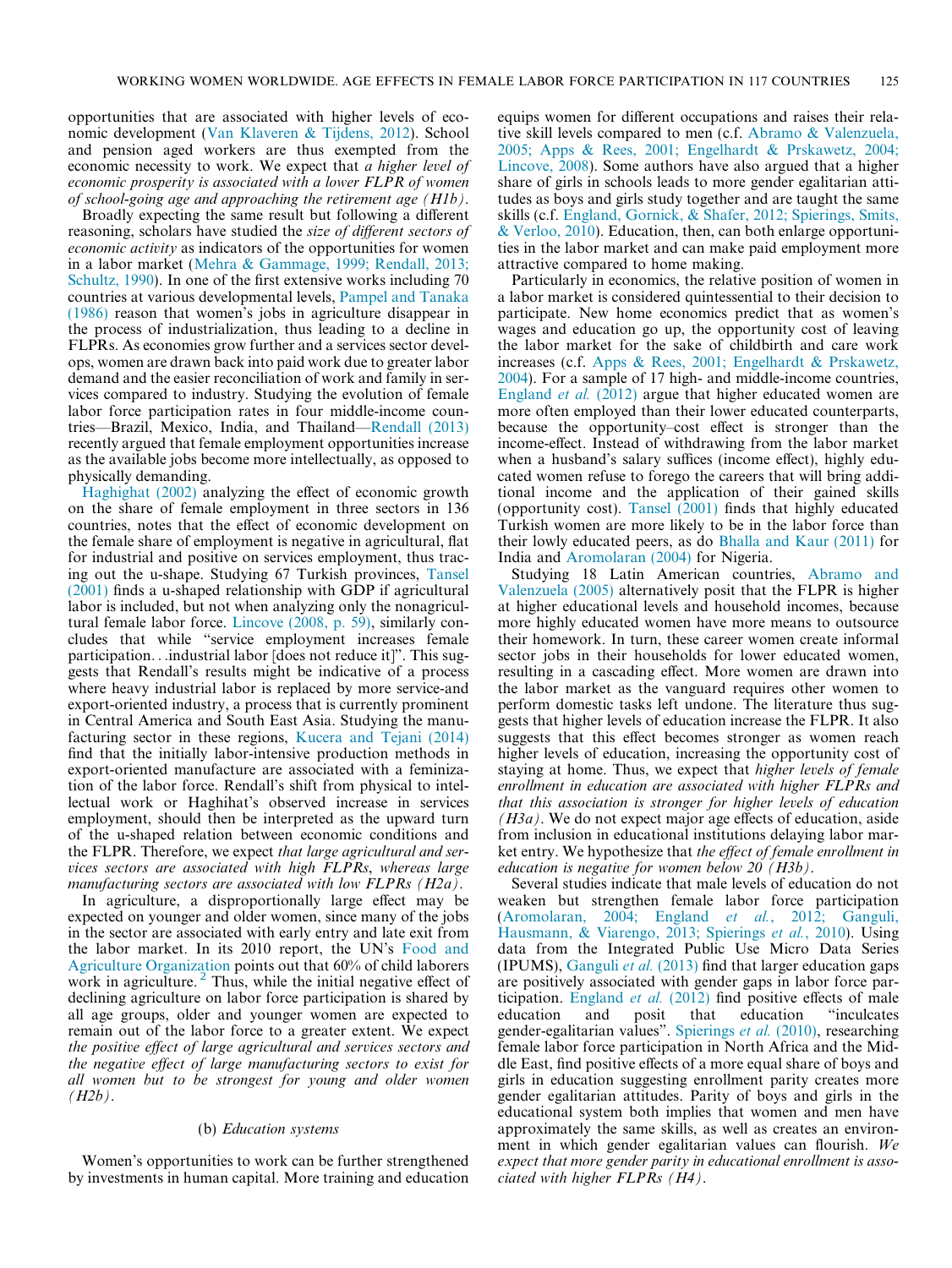#### (c) Families

Women's opportunities to participate in the labor force are in practice often limited by the division of care work in a society. As [Barrientos and Kabeer \(2004\)](#page-15-0) point out, the burden of domestic and care work is an impediment for working women in countries at any level of development. Care burdens, either by the extent to which they exist or their incompatibility with paid work, have the potential to hinder female labor force participation. Therefore, it is an important factor to be considered as a source of competing time demands that women face. It can be expected that the larger the time demand is, the smaller women's capabilities will be to participate in the labor force.

The most straightforward way to proxy the care burden is through the average number of children per woman. While the relation between fertility and labor force participation has been called endogenous (c.f. [Steiber & Haas, 2012](#page-16-0)), a point we will address in Section 3, fertility is one of the most researched indicators of female labor force participation (c.f. [Ahn & Mira, 2002; Bloom](#page-15-0) et al., 2007; Engelhardt & [Prskawetz, 2004; Mishra, Nielsen, & Smyth, 2010\)](#page-15-0). A number of studies have investigated whether fertility rates can effectively cause changes in FLPRs (Agüero  $\&$  Marks, 2010; [Cruces & Galiani, 2007; Orbeta, 2005; Angrist & Evans,](#page-15-0) [1998\)](#page-15-0). [Mishra](#page-16-0) et al. (2010) show that a one percent increase in fertility leads to a 0.4% drop in FLPRs in the G7 countries. [Orbeta \(2005\)](#page-16-0) found that each child below school going age lowers a Philippine woman's probability of labor force participation by 7.2% while [Cruces and Galiani \(2007\)](#page-15-0) found a 5% decline in Argentina and 3.5% in Mexico.

Inherently, the abovementioned effects are focused on mothers and grandmothers, who are caregivers in a way that younger women are not (for an overview of grandparenting in industrialized countries, see [Arbor & Timonen, 2012](#page-15-0)). In one of the few studies including developing countries, [Bloom](#page-15-0) et al. [\(2007\)](#page-15-0) report that the effect of one additional child per woman in a country reduced the labor force participation of women between 25 and 29 years by ten to 15% and that of women between 40 and 49 by five to ten percent. Thus, we expect that higher care burdens are associated with lower FLPRs of women of childbearing age, and not associated with FLPRs of women below 20 and above 50 (H5).

While the relation between the total fertility rate and the FLPR was traditionally found to be negative, since the late 1980s several studies have shown a coincidence of high fertility rates and high female labor force participation in some high-income countries and a low–low combination in others (for a historical overview, see [Ahn & Mira, 2002; Engelhardt](#page-15-0) [& Prskawetz, 2004\)](#page-15-0). [Cruces and Galiani \(2007\)](#page-15-0) point out that, while dropping fertility rates can be directly linked to the increase in female labor force participation in Argentina, it explains only a small share of the hike in participation rates of Mexican women. This would suggest that some societies are more successful in mitigating the incompatibility of work and motherhood than others (c.f. [Engelhardt & Prskawetz,](#page-15-0) [2004; Gornick, Meyers, & Ross, 1997; Apps & Rees, 2001\)](#page-15-0).

Two of the most frequently employed policies to increase opportunities for mothers to stay in the labor market are childcare and maternity leave. Studying 22 industrialized countries, [Mandel and Semyonov \(2006\)](#page-16-0) find that the number of fully paid weeks of maternity leave and the percentage of pre-school children in publicly funded childcare are both associated with a higher FLPR. There is a large body of literature that links paid maternity leave arrangements in industrialized countries, providing continued income and guaranteeing the right to return to one's old job, to continued labor force participation of mothers (c.f. [Aisenbrey, Evertsson, & Grunow,](#page-15-0) 2009; England et al., 2012; Gornick et al.[, 1997; Steiber &](#page-15-0) [Haas, 2012](#page-15-0)). Several authors, however, noted that arrangements allowing extremely long periods of maternity leave reverse the positive effect and actually decrease labor force participation ([Stryker, Eliason, Tranby, & Hamilton, 2011;](#page-16-0) [Hummelsheim & Hischle, 2010\)](#page-16-0). We expect that the relation between the length of maternity leave and the FLPR forms an inverted u-shape, meaning that both the absence of as well as the presence of very long maternity leaves are associated with lower FLPRs of women between 25 and 44, whereas brief maternity leaves are associated with higher FLPRs of women between 25 and 44 (H6a). Furthermore, we expect that higher levels of wage replacement during maternity leave are associated with a higher FLPR of women between 25 and 44 (H6b).

[Stryker et. al. \(2011\)](#page-16-0) argue that widely available and affordable childcare both reduces the time incompatibility of work and motherhood, as well as "reshape[s] cognitive expectations and normative evaluations about the acceptability or desirability of childcare provided outside the home and by someone other than the mother". For a number of European countries, they find public childcare facilities increase female labor force participation. These findings are confirmed by [Gornick](#page-15-0) et al. [\(1997\)](#page-15-0) as well as [Hummelsheim and Hirschle \(2010\)](#page-16-0). We expect that higher enrollment in childcare is associated with higher FLPRs of women of 25 and above (H7a).

[Hummelsheim and Hirschle \(2010\)](#page-16-0) find the effects of childcare arrangements in Belgium and Germany are largest for mothers with children under three and decrease or even disappear due to cultural attitudes at later ages. We therefore argue that care burdens begin to affect female labor force participation when women become mothers and are reduced as children grow older and less in need of constant care. We expect that childcare and maternity leave provisions are not associated with the FLPR of women below  $2\bar{5}$  and above 44 (H7b).

#### (d) Gender ideologies

Next to reducing competing time demands of care tasks and investments in women's capabilities, societies may also influence female labor force participation more indirectly. As [Nee \(1998, p. 10\)](#page-16-0) points out, "[t]he cultural heritage of a society is also important because customs, myths, and ideology matter in understanding the mental models of actors". Through formal and informal institutions, countries may express a preference, objection, or indifference to the inclusion of women in the labor market. [Goldin \(1995\)](#page-15-0) argues that if the societal prejudice against working wives is strong, they will be much less susceptible to the economic motivations discussed in Section  $2(a)$ . Cultures can mediate the acceptability of a woman's choice to work, thus determining the popular image of appropriate female behavior ([Hakim, 2000](#page-16-0)). By guaranteeing equal treatment, countries can provide women with a genuine choice to integrate into the labor force as well as convey a formal commitment to gender equality. Traditions, reflected among others in the prevalence of religious beliefs may convene the inappropriateness of working. On the other hand, the visibility of women in public life, such as in politics or public office can signal the *de facto* acceptance and respectability of such a choice.

In a sample of 13 high-income countries, [Whitehouse \(1992\)](#page-16-0) finds no relation between the adoption of equality legislation and female labor force participation. However, taking a more global sample, [Chang \(2000, 2004\)](#page-15-0) reports that countries that ratified the ILO gender conventions had higher FLPRs. While one may argue that such treaties can be implemented in a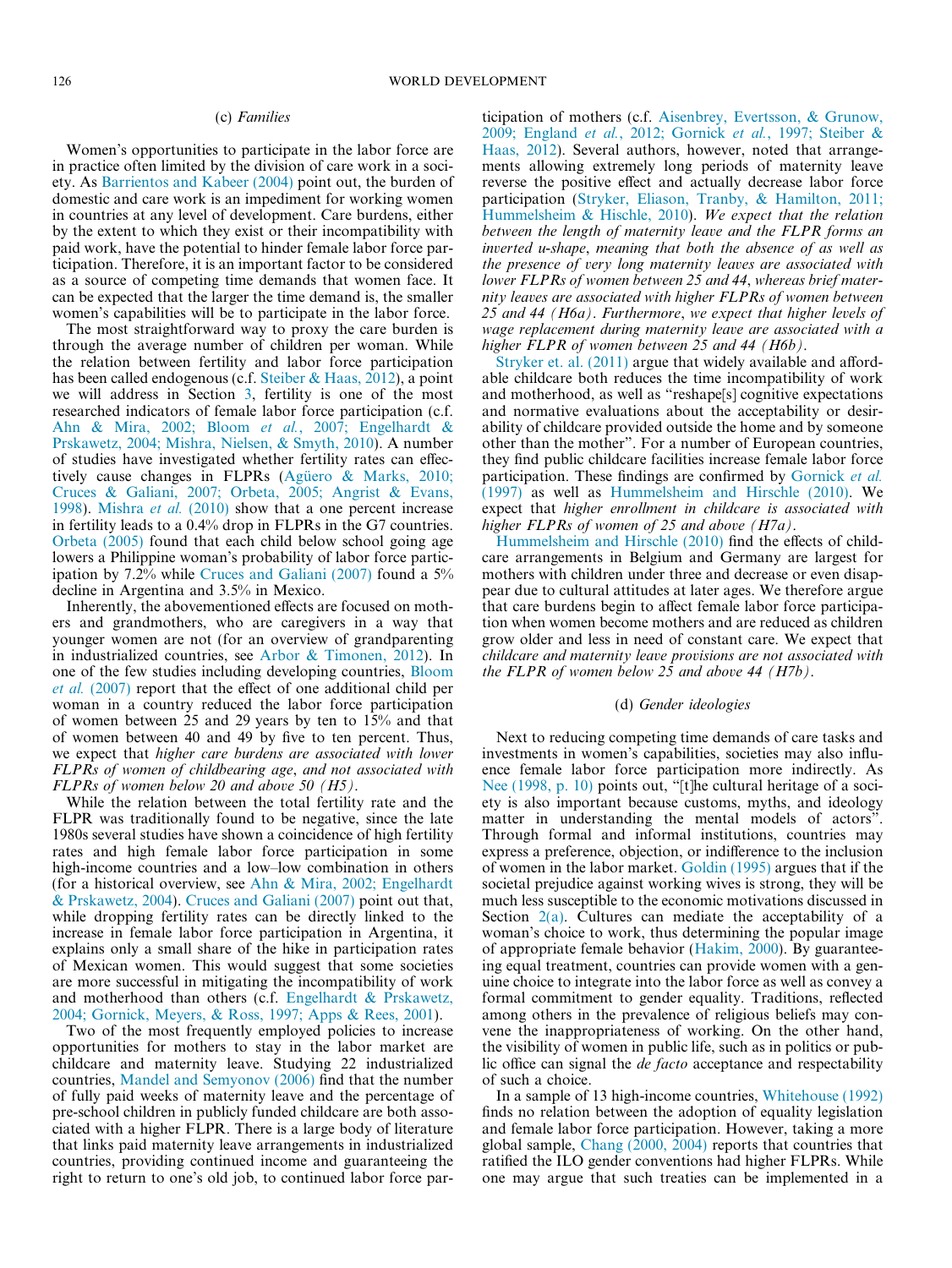variety of ways and that they may be adopted both in countries with a long tradition of nondiscrimination legislation as well as in those that make a policy shift at the moment of ratification, the results are encouraging. The mere presence of equality legislation may be the first token of a gender equality commitment and is at present the most suitable measure that is available for a large number of countries. We expect that the existence of anti-discrimination laws is associated with a higher FLPR of women of all ages (H8).

Quite a few studies have looked into the effect of religion on female labor force participation (c.f. [Clark, Ramsbey, & Stier](#page-15-0) [Adler, 1991; Haghighat, 2002; Hummelsheim & Hirschle,](#page-15-0) [2010; Lincove, 2008](#page-15-0)). Contrary to studies into the effect of the intensity of religious views or practices (c.f. [Amin &](#page-15-0) [Alam, 2008; Chadwick & Garrett, 1995; Heineck, 2004;](#page-15-0) [Lehrer, 2004\)](#page-15-0), we treat religion rather as a proxy for the mores in a society as a result of the historical imprint that a denomination has left on a culture. The prominence of religious beliefs has been associated with lower FLPRs (c.f. [Psacharopoulos & Tzannatos, 1989](#page-16-0)). Clark et al. [\(1991\)](#page-15-0), for instance, explore the labor force participation of women in Islamic, African, Asian, Marxist, Western, and Latin American world regions. They report that, in comparison to Western countries, women in Islamic and Latin American countries are less likely to join the labor force. Studying data from the World Values Survey from up to 97 countries, [Seguino](#page-16-0) [\(2011\)](#page-16-0) links religious institutions not only to more traditional beliefs with regard to gender roles, but also to more unequal labor market outcomes.

Islam in particular is often found to be associated with lower female labor force participation as women are more explicitly restricted to the private sphere ([Clark & Anker, 1993;](#page-15-0) [Haghighat, 2005; Lincove, 2008\)](#page-15-0). We argue that all major religions have attributed different roles to women and men. This applies particularly for mothers, as women's role in religious thinking is often associated with motherhood. However, we argue that the extent to which their teachings have left an imprint on society and influence behavior will be dependent on their pervasiveness or dominance in a country. A religion to which the large majority of a country's population is affiliated, will thus have a stronger influence on behavior than a smaller religious community. We expect that the pervasiveness of religions in general and Islam in particular, is negatively associated with the FLPR and that this association is strongest for women between 25 and 44 (H9).

Juxtaposed to the influence of tradition on women's roles in a society, is their visibility in public life today. The equal presence or near absence of women in institutions, politics and media is related to the self-evidence of a woman's choice to work [\(Chafez, 1990](#page-15-0)). [Haghighat \(2005\)](#page-16-0) has argued that the political empowerment of women can moderate the effect of religion. [Iversen and Rosenbluth \(2008, p. 481\)](#page-16-0), too, interpret the presence of women in politics as a signal that a society has loosened "its attitudes towards appropriate levels of gender specialization and traditional gender roles". Studying 23 OECD countries, [Iversen and](#page-16-0) [Rosenbluth \(2008, p. 481\)](#page-16-0) find that countries with higher FLPRs have a higher representation of women in Parliaments, as do [Stockemer and Byrne \(2012\)](#page-16-0) for a sample of 120 countries. Following this line of reasoning, we argue that the political rights and participation of women reflect the extent to which the presence of women in the public domain is accepted in a country. We expect that a greater presence of women in the politics is associated with higher FLPRs of women of all ages (H10).

#### 3. DATA AND METHODOLOGY

#### (a) Data

For the study of aggregate female labor force participation, the most comprehensive dataset currently available is the 6th edition of the ILO Estimates and Projections of the Economically Active Population (EAPEP). The dataset aggregates and harmonizes data from selected national labor force and household surveys that are comparable for different age groups and include both urban and rural areas. EAPEP is a cross-sectional time series containing estimates of countries' population sizes, economically active populations, and labor participation rates for women and men. Data for 191 countries for the time period during 1990–2010 are reported for 11 age categories. Due to the linear interpolation method used to construct the dataset, we do not perform any longitudinal analyses and include only the last available year, 2010 (for a detailed description of the imputation procedure: see [International Labor Organization, 2011](#page-16-0)). For reasons of reliability 23 countries, mainly African nations and dictatorships, for which no actual observations are available, were removed from the sample.<sup>3</sup> Secondly, to avoid statistical complications, 32 countries whose labor force is below one million were left out of the analysis. <sup>4</sup>

To complete the Global Dataset on Women and Work, described in Appendix II, data for the four explanatory domains—economic conditions, education, families, and gender ideologies—were gathered from a range of publicly available international sources. Variables were selected on the basis of their availability for both industrialized and developing countries. Because we aimed to maximize the number of countries in the analysis, we were occasionally forced to leave out variables that are undeniably important for a woman's decision to work or not, but are not easily measured in some parts of the world. We perform the analyses on the final sample of 117 countries for which data on FLPRs as well as the four domains are available.

#### (b) Operationalization

The dependent variable is the female labor force participation rate, which measures the share of economically active women to all women in the relevant age group in a country. The variable is broken down into ten five-year age categories and one age group for women of 65 years and above, creating 11 observations per country.

To measure the effect of economic conditions, we specified the level of economic development and the relative size of economic sectors. For economic wealth, we use per capita GDP in 2010. <sup>5</sup> To test the hypothesized u-shaped relationship, we standardize the variable with a mean of zero and a standard deviation of one, and calculate a square term.<sup>b</sup> In the absence of data on the size of sectors relative to total employment, we measure sector sizes by their value added as a share of GDP. We include predictors for agriculture, manufacturing and services, which are three broad but nonoverlapping sectors.

In the domain of education, we use variables for *female* enrollment levels and gender parity in education. We take data from 2010, except in a few cases where this year is not available and we select the previous or following year.  $8$  We introduce two variables for the gross female enrollment rate in primary and secondary education, measuring the share of girls in education as a percentage of all girls in the relevant age category. Secondly, we introduce two variables for gender parity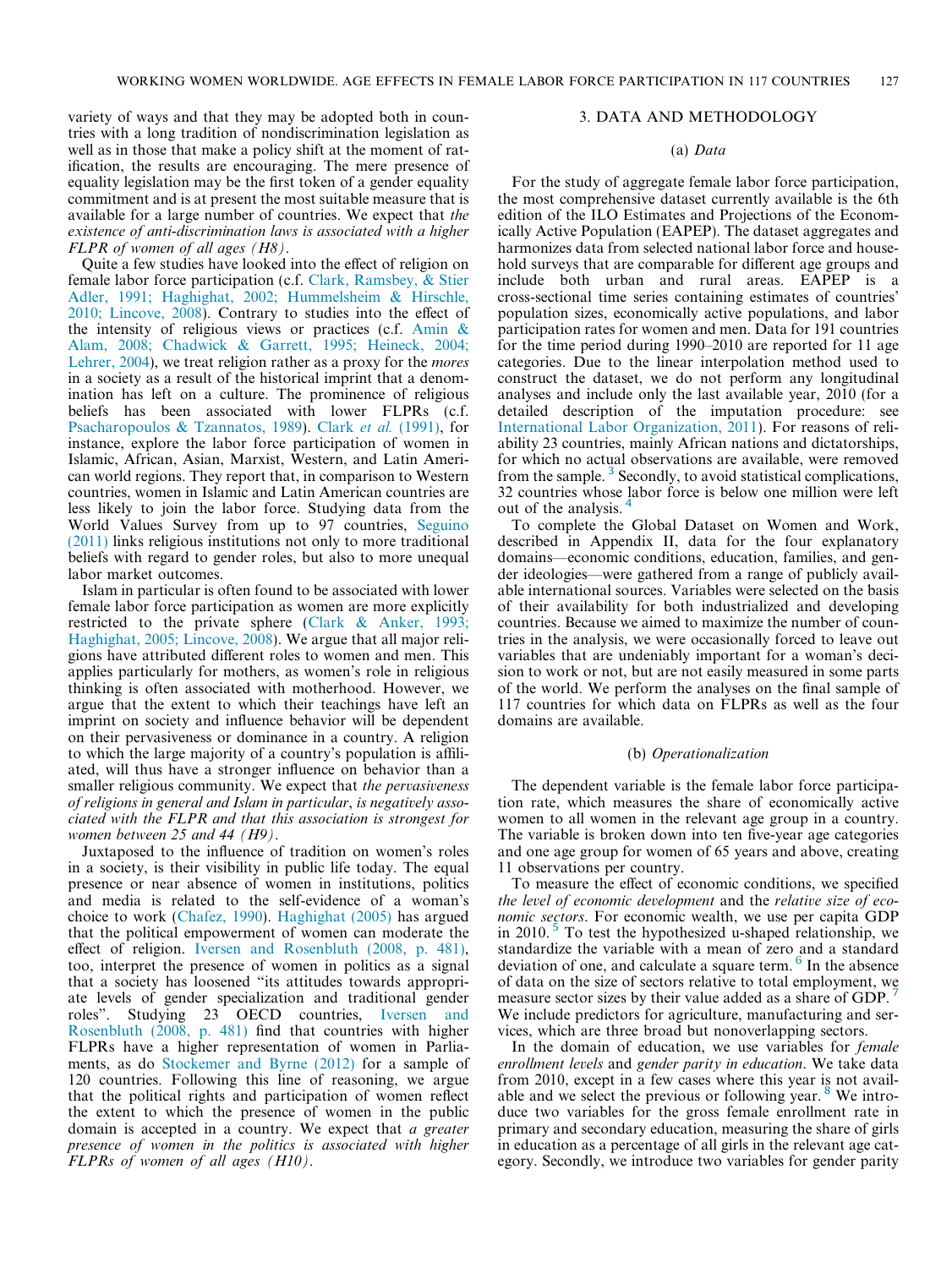in education, reflecting the share of female-to-male enrollment in primary and secondary education. Due to nonavailability of data for many developing countries, we exclude measures for tertiary education.

For the families domain we formulated expectations regarding the care burden, maternity leave, and childcare. As noted in Section  $2(c)$ , several authors have argued that the choices to have children and to work are made together rather than independently of each other, bringing up questions regarding the direction of causality as well as whether the two processes may simultaneously be caused by other exogenous factors ([Browning, 1992; Steiber & Haas, 2012](#page-15-0)). If such an endogenous relationship exists, only part of the variation captured by the fertility rate can be attributed to a direct effect of having children and we overestimate the effect. Therefore, we test the effect of care burdens both by introducing the total fertility rate as well as constructing a measure that attempts to address the alleged endogeneity. We create a scale containing four items affecting the mean care burden and measuring the consequences of past fertility decisions, rather than the concurrent fertility and FLPRs. We use the share of the population below 15 to represent dependent family members and the share of the population above 65 years for the number of adults as a measure of people without small children with whom both work and care tasks could be shared. We also introduce the average age of first marriage of women and the average life expectancy of women to accommodate country differences with regard to the relative share of a life span spent nursing children.<sup>9</sup> The share of the population above 65, age of first marriage and life expectancy are reverse coded in order for a higher score on the scale to represent a higher care burden. The scale (Cronbach's alpha .79) yields near identical coefficients to a fertility variable in a bivariate regression, but halves the effect sizes of fertility in the multivariate regressions. We interpret this as an indication of endogeneity and use the scale instead of the total fertility rate. We measure both the length in days and wage replacement levels of maternity leave. As we assume an inverted u-shaped relation between the FLPR and the length of maternity leave, we also calculate a squared term. Worldwide data on the enrollment of small children in childcare is not available. Therefore, we use pre-primary enrollment of both boys and girls as a proxy for childcare.

To measure gender ideologies, we look at the existence of anti-discrimination legislation, the religious background of a country, as well as the presence of women in politics. For the existence of legislation protecting women from discrimination in the labor market, we look at ratification of the ILO treaties on maternity, nondiscrimination, and equal pay. We create a scale by adding the three items (Cronbach's alpha .68). To measure religious backgrounds, we use data collected by the Pew Research Center Forum on Religion and Public Life, containing data on adherence to various streams of Christianity, Judaism, and Islam, as well as Buddhism, Hinduism, Confucianism, a multitude of smaller Asian, syncretic and animist religions and the share of nonadherents. We construct a measure of "religious dominance", reflecting the size of the biggest religion in a country as a proxy for the cultural imprint of religion in general. Secondly, we construct a variable measuring the influence of Islam. To create the variable we divide the share of the population adhering to Islam by the size of the largest religious group, or by the share of nonaffiliated people if this is the largest group, creating a scale that runs from 0 (no influence) to 1 (Islam is the largest religion). Finally, to measure women's current level of representation in the public domain, we use a variable measuring women's right to vote, run in elections, hold government office, join political parties

and to petition officials. The variable is a four-point scale running from 0 (no rights) to 3 (rights are guaranteed both by law and in practice).

#### (c) Analytical strategy

Taking into account that observations of different groups of women in a country are not independent from each other, we model the effects of the specified four domains on the FLPR of eleven age groups in 117 countries, using two-level hierarchical models (c.f. [De Leeuw & Meijer, 2008; Hox, 2010](#page-15-0)). We specify a model with a random intercept for the countries as well as a random slope for the age variables, where  $FLPR_{ii}$  is the FLPR by country and age group.

$$
FLPR_{ij} = \gamma_{00} + \gamma_{10} Age_{ij} + \gamma_{20} Age_{ij}^2 + \gamma_{01}X_j + \gamma_{02}(X_j * Age_{ij})
$$
  
+  $\gamma_{03}(X_j * Age_{ij}^2) + \gamma_{04}MLPR_{ij} + \delta_{0j}$   
+  $\delta_{1j}Age_{ij} + \delta_{2j}Age_{ij}^2 + \varepsilon_{ij}$ 

We introduce a random intercept, which consists of the grand mean intercept for all countries  $(\gamma_{00})$  and a level 2 error term  $(\delta_{0i})$  that contains the deviation from the mean intercept for each country. In the null model (model 1) we introduce only the dependent variable. Model 1 shows that 33% of the differences in participation levels are differences between countries (level 2 variance), whereas 67% are found within countries (level 1 variance). The within-country unexplained variance is vastly reduced when we include a second-order orthogonal polynomial term for age (model 2), which introduces a contrast coded first and second-order centralized variable for the 11 age categories.

The 117 countries in our sample differ vastly in terms of the timing of life events like childbirth, the end of full-time education and retirement. Therefore, in model 3 [\(Table 1\)](#page-7-0) we allow the age effects to vary between countries and add a randomized age slope to account for the differences in the timing of different stages of women's life cycle across the countries. Thus, we include a grand mean effect of age  $(\gamma_{10}Age_{ij})$  and age squared  $(\gamma_{20}Age_{ij}^2)$ , as well as two level 2 error terms  $(\delta_{1j}Age_{ij}, \delta_{2j}Age_{ij}^2)$ . In our models, we restrict the level 1 errors assuming homoscedasticity; identical models allowing for heteroskedastic errors (not shown) were run and yield similar results.

To measure the effects of the four domains, we use the runmlwin package in stata. Firstly, we introduce a vector of country-level explanatory variables  $(\gamma_{01}X_j)$ . We interact those variables with the randomized age and age square variables creating two cross-level interaction terms  $(\gamma_{02}(X_j * Age_{ij}),$  $\gamma_{03}(X_j * Age_{ij}^2)$  in order to estimate the heterogeneous effects by age groups. In order to test the effects of the different domains, we follow a three-stage approach and examine if the results hold in all models. For each of the four domains, we firstly test each hypothesis in one model and then run a model combining all indicators of the respective domain. Finally, we run a complete model including all four domains. We seek to measure only those effects that are specific to women. By controlling for the male labor force participation rate ( $\gamma_{04}MLPR_{ij}$ ), we both isolate those effects that specifically apply to women, as well as filter out the nongender biased measurement differences in the national data that the ILO uses as sources of the EAPEP dataset. We standardize all variables so as to make coefficients comparable in the multivariate models. To allow for a more intuitive understanding of the age effects than afforded by the relatively complicated interaction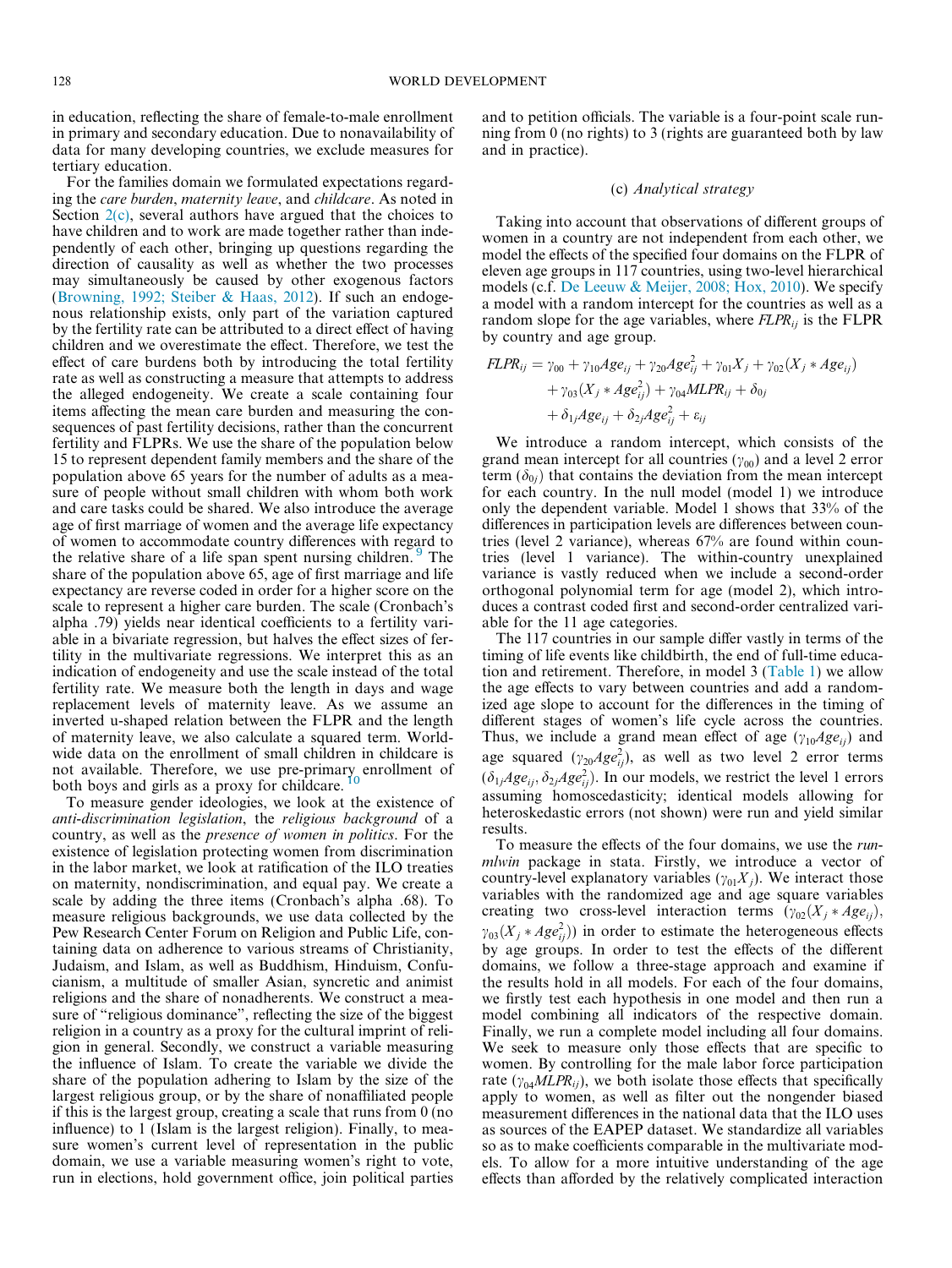<span id="page-7-0"></span>

| Table 1. Female labor force participation—null models                                                     |                                                                         |                                                                                                                    |                                                                                                                                                                  |  |
|-----------------------------------------------------------------------------------------------------------|-------------------------------------------------------------------------|--------------------------------------------------------------------------------------------------------------------|------------------------------------------------------------------------------------------------------------------------------------------------------------------|--|
|                                                                                                           | Model 1                                                                 | Model 2                                                                                                            | Model 3                                                                                                                                                          |  |
| Constant<br>Age<br>Age squared<br>Level 1 variance<br>Level 2 variance (cons)<br>var(age)<br>$var(age^2)$ | $55.349***$ $(1.564)$<br>$485.826***$ (20.086)<br>$242.061***$ (37.467) | $55.349***$ $(1.564)$<br>$-4.673***(0.310)$<br>$-17.529***$ (0.310)<br>$123.792***$ (5.118)<br>274.973*** (37.425) | $55.349***$ $(1.564)$<br>$-4.673***$ (0.449)<br>$-17.529***$ (0.665)<br>$51.256***$ (2.369)<br>281.568*** (37.423)<br>$18.890***$ (3.087)<br>$47.051***$ (6.764) |  |
| Log Likelihood<br>AIC<br>BIC                                                                              | $-5916.0957$<br>11838.19<br>11853.67                                    | $-5116.2534$<br>10242.51<br>10268.31                                                                               | $-4819.6890$<br>9685.997<br>9722.118                                                                                                                             |  |

\*\*\*  $p < 0.01$ ,  $\sqrt[*]{p} < 0.05$ ,  $\sqrt[*]{p} < 0.1$ .

Source: Global Dataset on Women and Work, sample contains 1,287 age groups in 117 countries, Standard errors in parentheses.

terms with the orthogonal polynomials in the regression models, we use predicted values to plot the differential effects on the eleven age groups. In order to test the robustness of the results, we run the same models on split samples along country income groups and discuss the results in Section  $4(f)$ .

#### 4. RESULTS

At first glance, the same dominant pattern can be observed in all countries (Figure 1): the FLPR is lowest at the extremes of the horizontal axis, at young and old age, and higher in between. On average, 55% of women are in the labor force. Yet fewer than two in ten women above 65 and less than three in ten women below 19 are, compared to seven in ten women between 30 and 49 years. However, both the level of participation across the life cycle as well as the exact location of the peak and the rate of decline differ vastly across countries. Among the 117 countries are those whose FLPR at no point falls below 50% as well as states where it never reaches that mark.

When we plot the FLPRs per age group in nine selected countries we find diverse patterns (Figure 1). For instance, while low-income Sub-Saharan African countries like Burundi have high levels of participation across age groups, many Middle Eastern and North African countries, like Algeria, show comparable patterns but on a much lower level of participation. Contrastingly, most Asian, Latin American, and European countries reveal large differences in levels of participation of the different age groups. Some countries, like the Czech Republic and, to a lesser extent the USA, show a double peak, indicative of mothers withdrawing from the labor market for a couple of years when children are young.

#### (a) Economic conditions

We hypothesized that the relationship between countries' level of economic prosperity and the FLPR was u-shaped, as well as that female labor force participation is higher in countries with large agricultural and services sectors and lower where manufacturing sectors are big.

The relation between per capita GDP and female labor force participation takes the expected u-shaped form ([Table 2](#page-8-0)), but



Figure 1. Female labor force participation rate by age for selected countries.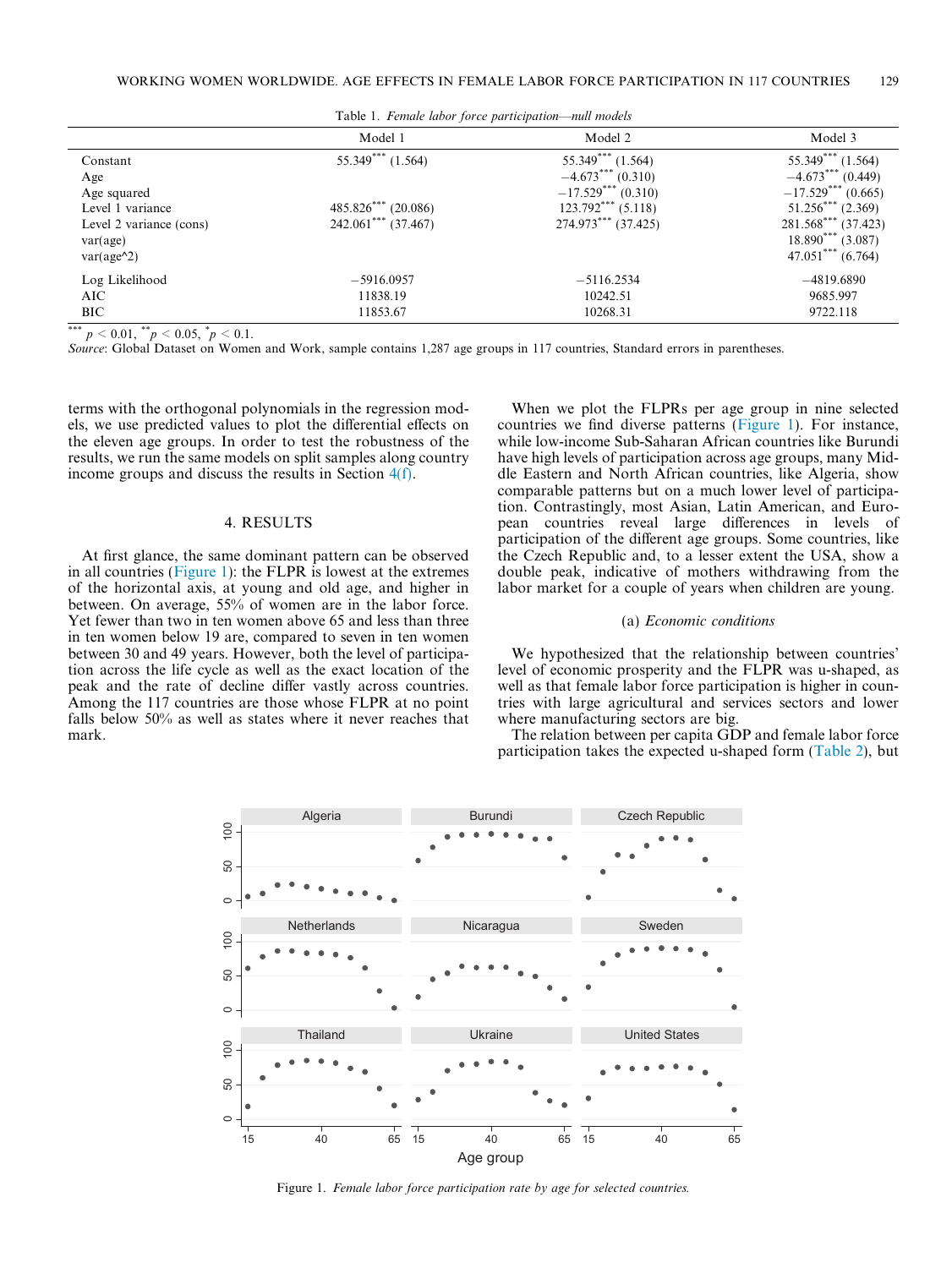<span id="page-8-0"></span>is nonsignificant and thus cannot confirm the hypothesis. The linear term in model 4 shows the association is initially negative  $(-1.222)$ , forming the downward half of the u-shape and indicating that a higher per capita GDP is initially associated with a lower FLPR The positive square term  $(2.233)$  models the point at which the association turns positive, forming the upward half of the u-shape where GDP and the FLPR rise together In model 5, agriculture has a strong positive effect (6.230), as does the services sector (5.437), implying that countries with larger agricultural and services sectors do indeed have higher overall FLPRs. We then control for both per capita GDP and sector sizes (model 6), so as to be able to measure the impact of sector size on the dependent variable for counties with the same level of per capita GDP and vice versa. The effects of agriculture become stronger and those of services weaker, but remain significant. The main effect of manufacturing is not significant in any model and the effect of per capita GDP remains nonsignificant but becomes positive.

The significant interaction between age and per capita GDP confirms that there are differences in the way age groups are affected. The negative coefficients of the interaction effects between age and GDP  $(-2.530)$  and the positive effects of the interaction with GDP squared (0.730), indicate that the u-shape is more pronounced for younger and older women. [Figure 2](#page-9-0) visualizes the u-shaped relation for each of the age groups, showing the FLPR at the vertical axis and the standardized GDP variable on the horizontal axis. Most age groups experience only a small dip in FLPRs between the lowest values for per capita GDP toward the mean, and then show a steady positive effect. The initial negative effect of GDP is larger for women below 20 and above 60, but the recovery is also quicker. [Figure 2](#page-9-0) also shows that the participation rates of women of different ages are most similar in countries with very low or high per capita GDP, where the regression lines for the age groups almost touch. The participation rates of young and older women diverge most from the middle-age categories in countries with mid-level per capita GDP, as is shown by the large distance between the age groups on the vertical axis. Thus, contrary to expectations, the relation between per capita GDP and the FLPR shows the most pronounced u-shape in the case of school age and older women.

The effects of sector sizes are also different for women of different ages, as shown by the significant interaction terms and the diverging regression lines for these age groups ([Figure 2](#page-9-0)). The largest age effects exist in countries with small agricultural sectors, large manufacturing sectors, and large services sectors. Larger agricultural sectors are associated with higher overall FLPRs, but [Figure 2](#page-9-0) shows that the effect is much larger for women below 20 and above 60 years. Manufacturing has hardly any effects on most age groups, but negative effects on women under 25 and of 55 and older. Service sectors have a positive effect on most age groups, but a negative effect on the labor force participation of women under 20 and above 60.

We thus find significant main effects of sectors sizes, but not of GDP; we find significant age effects for both. The younger or the older women are, the more u-shaped is the relationship between their labor force participation rate and per capita GDP. This would suggest that the association between the level of economic prosperity and female labor force participation runs primarily through shifts in the timing of entry into and exit out of the labor market. Women are more likely to work in countries with larger agricultural and services sectors, while the predicted negative effect of manufacturing is found only for younger and older women. When controlling for sector sizes, the nonsignificant effect of per capita GDP becomes positive, except for younger and older women.

|                                    | Model 4                         | Model 5               | Model 6                       |
|------------------------------------|---------------------------------|-----------------------|-------------------------------|
| Constant                           | $51.798***$ $(1.985)$           | $53.967***$ $(1.358)$ | $54.052***$ (2.012)           |
| Age                                | $-4.067***$ (0.434)             | $-3.538***$ (0.315)   | $-4.298***$ (0.446)           |
| Age squared                        | $-3.466$ <sup>***</sup> (0.923) | $-2.827***$ (0.712)   | $-3.224***$ (0.934)           |
| Per capita GDP                     | $-1.224(2.856)$                 |                       | 5.089(3.614)                  |
| Per capita GDP squared             | 2.233(1.416)                    |                       | $-0.053(1.531)$               |
| Age * GDP                          | $-1.636***$ (0.583)             |                       | $-2.530***$ (0.752)           |
| Age * GDP^2                        | 0.467(0.285)                    |                       | $0.730^{**}$ (0.319)          |
| $Age^2 * GDP$                      | $-1.541(1.066)$                 |                       | $-0.852(1.372)$               |
| Age $^2$ * GDP $^2$                | 0.399(0.527)                    |                       | 0.246(0.581)                  |
| Agriculture                        |                                 | $6.230***$ $(1.826)$  | $8.042***$ (1.999)            |
| Age * Agriculture                  |                                 | 0.416(0.393)          | $-0.277(0.419)$               |
| Age $\textdegree{2}$ * Agriculture |                                 | $-1.091(0.672)$       | $-1.304^*$ (0.761)            |
| Manufacturing                      |                                 | 0.152(1.419)          | 0.405(1.368)                  |
| Age * Manufacturing                |                                 | 0.083(0.300)          | 0.050(0.284)                  |
| $Age^2$ * Manufacturing            |                                 | $-0.941^*$ (0.519)    | $-0.954$ <sup>*</sup> (0.519) |
| Services                           |                                 | $5.437***(1.747)$     | $3.802***(1.772)$             |
| Age * Services                     |                                 | 0.113(0.369)          | 0.525(0.368)                  |
| Age^2 * Services                   |                                 | $-1.989***$ (0.638)   | $-1.848***$ (0.672)           |
| Level 1 variance                   | $24.123***(1.115)$              | $24.122***(1.115)$    | $24.119***$ $(1.115)$         |
| Level 2 variance (cons)            | $219.771***$ (29.020)           | 206.982*** (27.348)   | $191.303***$ (25.298)         |
| var(age)                           | $6.405***(1.129)$               | $7.120***$ $(1.222)$  | $6.131***$ $(1.093)$          |
| $var(age^2)$                       | $28.142***$ (3.967)             | $25.726***$ (3.651)   | $25.622***$ (3.638)           |
| Log likelihood                     | $-4378.2505$                    | $-4374.5806$          | $-4363.1885$                  |
| <b>AIC</b>                         | 8788.501                        | 8787.161              | 8776.377                      |
| <b>BIC</b>                         | 8871.062                        | 8885.202              | 8905.379                      |

Table 2. Effects of economic conditions on female labor force participation rates

\*\*\*  $p < 0.01$ ,  $\binom{**}{p} < 0.05$ ,  $\binom{*}{p} < 0.1$ .

Source: Global Dataset on Women and Work, sample contains 1,287 age groups in 117 countries, Standard errors in parentheses, controlled for male labor force participation rate.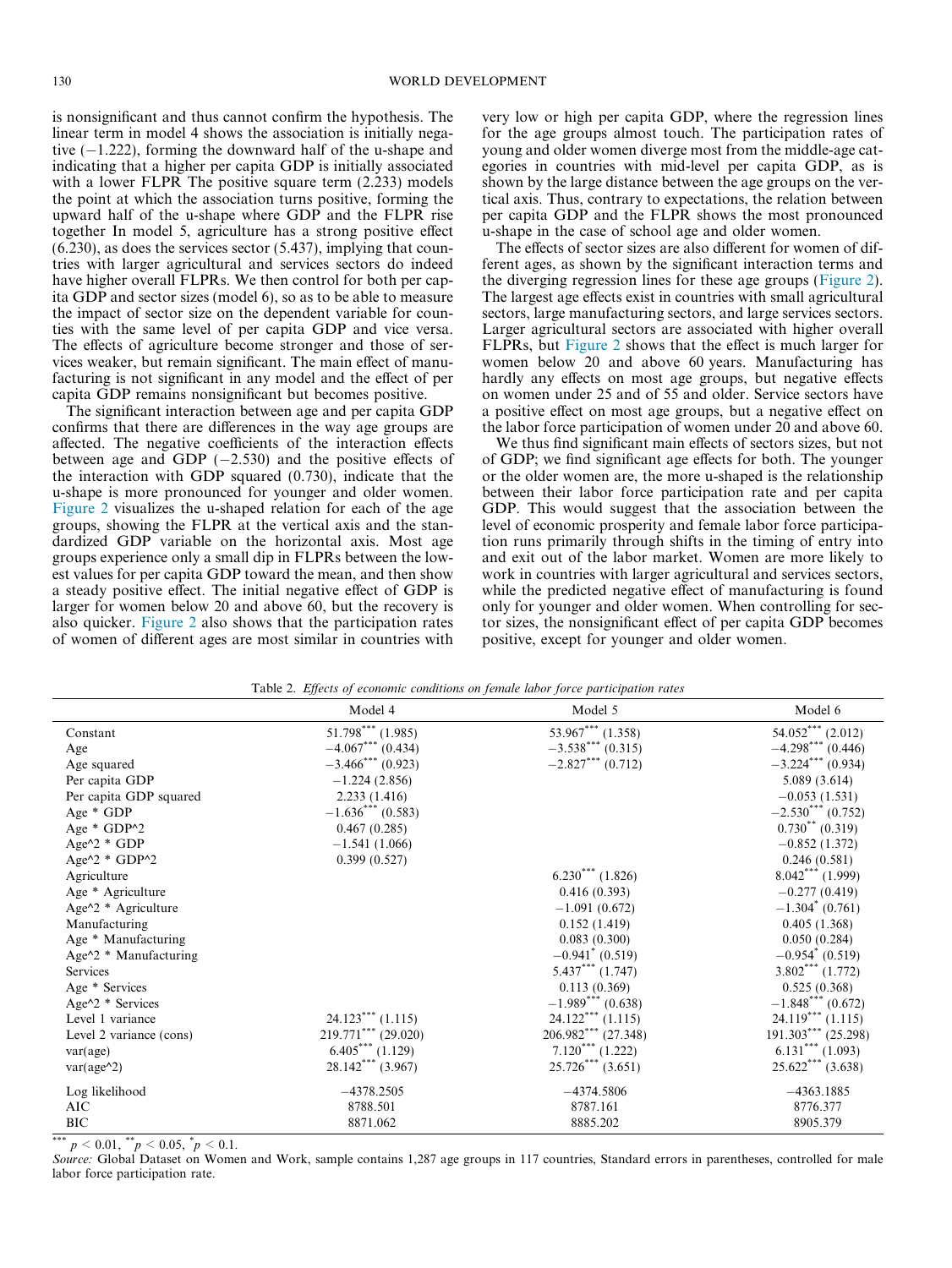<span id="page-9-0"></span>

Figure 2. Age effects of economic conditions.

#### (b) Education systems

We hypothesized that both enrollment and gender parity in primary and secondary education are positively associated with the FLPR. In our models [\(Table 3\)](#page-10-0), we confirm that higher enrollment and parity in primary education have positive effects (3.206 and 3.392). One standard deviation increase in girls' enrollment in primary education or gender parity in primary education is associated with a three percent increase in the FLPR. Contrary to expectations, however, gender parity in secondary education has a negative effect  $(-4.365)$  and female enrollment in secondary education is nonsignificant. Thus, while higher levels of completed education may effectively improve women's human capital and their individual position in the labor market, we cannot confirm here that continued enrollment in education also improves aggregate female labor force participation.

We find relatively few significant age effects of education on female labor force participation. The only significant age effects are found in the interaction term with girls' enrollment in secondary education in model 7, indicating that effects are more strongly negative for younger and older women. However, these effects disappear when gender parity in secondary education is introduced in model 9. We thus confirm the positive effects of primary education and gender parity in primary education. However, we reject the hypothesis that these effects would be stronger for secondary education, where we effectively find a negative relationship.

#### (c) Families

We hypothesized that FLPRs will be lower in countries where the care burden for young dependents is larger. We also expect that labor force participation will be higher where brief maternity leave arrangements and higher wage replacement levels exist, and a larger share of children are enrolled in pre-primary education.

To measure the care burden, we use the dependency scale described in Section 3(b). Its main effect is not significant ([Table 4\)](#page-10-0). We find no significant effect of pre-primary enrollment and wage replacement during maternity leave, but the length of maternity leave shows the predicted inverted u-shape. The strongly positive untransformed term (7.350) shows that women are more likely to work as they are entitled to longer periods of maternity leave. The negative squared term  $(-1.759)$  indicates that this effect wears off as the length becomes more extended and women are effectively less likely to work when maternity leave periods are very long. When tested together in one model (model 13), the effects are unchanged.

However, while the grand mean effects do not reveal much effect of families on FLPRs, the picture changes when we distinguish between age groups. All indicators, with the exception of wage replacement during maternity leave, have significant age effects. The largest age effects are found in countries with low care burdens, moderately long maternity leave periods and high enrollment in pre-primary education. As shown in [Figure 3,](#page-11-0) the effect of a higher care burden is especially negative for women between 30 and 54, the group most likely to have small children at home. However, for women under 20 and above 55 the effect is positive, which could indicate that they substitute mothers in the labor force. Especially women of 60 and above, whose labor force participation rate is relatively high in countries with a higher care burden, are much less active in societies with lower care burdens.

We also find significant age effects of the length of maternity leave. As [Figure 3](#page-11-0) shows, the effect on some age groups is actually opposite to the grand mean effect. The length of maternity leave has the hypothesized inverted u-shaped relationship to the labor force participation of women between 20 and 59. However, it has u-shaped effects on women of 60 and above or below 20. Variation in participation across age groups grows as pre-primary enrollment levels increase. For women between 20 and 59, the effect of pre-primary enrollment is positive, whereas it is decidedly negative for women under 20, as well as those of 60 years and older.

We thus confirm the hypothesized negative effect of higher care burdens on the labor force participation of women between 30 and 54, but also find positive effects for both younger and older women that hint at possible substitution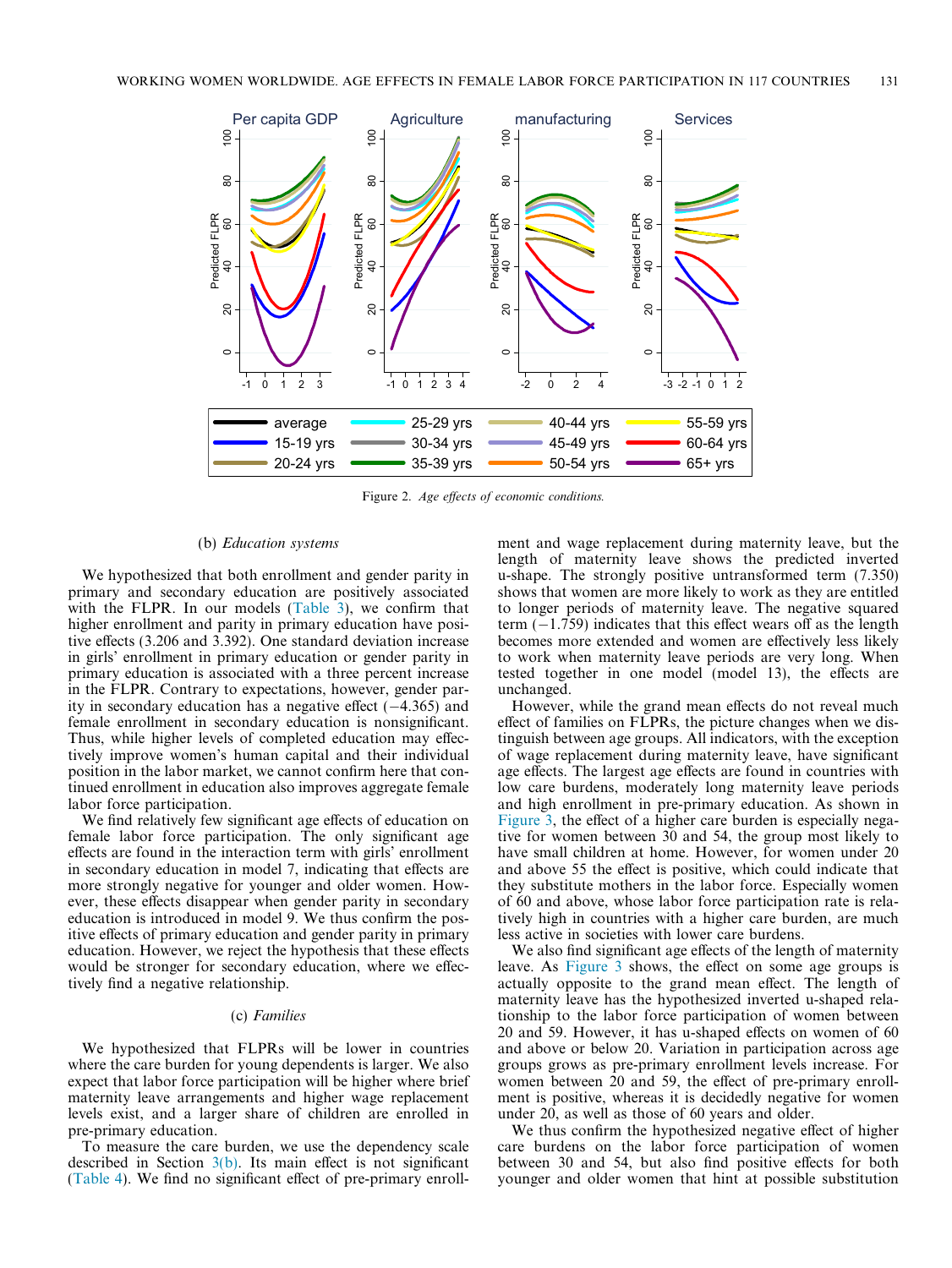Table 3. Effects of education on female labor force participation rates

<span id="page-10-0"></span>

|                                          | Model 7                 | Model 8                       | Model 9                         |
|------------------------------------------|-------------------------|-------------------------------|---------------------------------|
| Constant                                 | $54.038***$ $(1.391)$   | $53.947***$ $(1.383)$         | $54.029***$ $(1.357)$           |
| Age                                      | $-3.613***$ (0.313)     | $-3.510^{***}$ (0.312)        | $-3.606***$ (0.313)             |
| Age squared                              | $-3.133***$ (0.724)     | $-2.741***(0.707)$            | $-3.107***$ (0.722)             |
| Girls' enrollment in primary education   | $3.691***(1.373)$       |                               | $3.206$ <sup>**</sup> $(1.501)$ |
| Age * Primary                            | 0.272(0.281)            |                               | 0.283(0.315)                    |
| Age^2 * Primary                          | $-0.279(0.501)$         |                               | 0.025(0.558)                    |
| Girls' enrollment in secondary education | $-1.058(1.378)$         |                               | $-0.194(1.824)$                 |
| Age * Secondary                          | $-0.534^*$ (0.299)      |                               | $-0.446(0.396)$                 |
| $Age^2$ * Secondary                      | $-1.344***$ (0.510)     |                               | $-0.955(0.684)$                 |
| Gender parity in primary education       |                         | $4.802***$ $(1.766)$          | $3.392^*$ (1.957)               |
| Age * Parity Primary                     |                         | 0.084(0.366)                  | 0.054(0.409)                    |
| Age^2 * Parity Primary                   |                         | $-1.099$ <sup>*</sup> (0.651) | $-0.882(0.728)$                 |
| Gender parity in secondary education     |                         | $-4.676***$ (1.765)           | $-4.365$ ** (1.910)             |
| Age * Parity Secondary                   |                         | $-0.382(0.367)$               | $-0.182(0.399)$                 |
| Age^2 * Parity Secondary                 |                         | $-0.275(0.650)$               | 0.145(0.711)                    |
| Level 1 variance                         | $24.123***$ $(1.115)$   | $24.124***$ $(1.115)$         | $24.122***$ $(1.115)$           |
| Level 2 variance (cons)                  | $217.554***$ $(28.731)$ | $215.045***$ (28.401)         | $206.750***$ (27.319)           |
| var(age)                                 | $6.938***$ (1.198)      | $7.110^{***}$ (1.220)         | $6.923***(1.196)$               |
| $var(age^2)$                             | $27.101***$ (3.831)     | $27.240^{***}$ (3.849)        | $26.722***$ (3.782)             |
| Log likelihood                           | $-4379.1489$            | $-4379.8647$                  | $-4375.3242$                    |
| AIC                                      | 8790.298                | 8791.729                      | 8794.648                        |
| <b>BIC</b>                               | 8872.859                | 8874.291                      | 8908.17                         |

\*\*\*  $p < 0.01$ ,  $\binom{**}{p} < 0.05$ ,  $\binom{*}{p} < 0.1$ .

Source: Global Dataset on Women and Work, sample contains 1,287 age groups in 117 countries, Standard errors in parentheses, controlled for male labor force participation rate.

| Table 4. Effects of families on female labor force participation rates |  |  |  |
|------------------------------------------------------------------------|--|--|--|
|                                                                        |  |  |  |

|                                                        | Model 10              | Model 11                       | Model 12              | Model 13                        |
|--------------------------------------------------------|-----------------------|--------------------------------|-----------------------|---------------------------------|
| Constant                                               | $54.015***$ (1.432)   | $55.653***$ $(1.542)$          | $53.952***$ (1.428)   | $55.881***$ (1.555)             |
| Age                                                    | $-3.606***$ (0.314)   | $-3.301***$ (0.350)            | $-3.528$ *** (0.314)  | $-3.329***$ (0.343)             |
| Age squared                                            | $-3.120***$ (0.716)   | $-3.738***$ (0.722)            | $-2.826***(0.698)$    | $-4.105***$ (0.722)             |
| Dependency scale                                       | $-1.019(1.606)$       |                                |                       | 3.339(2.654)                    |
| Age * Dependency                                       | $0.589^* (0.340)$     |                                |                       | $1.363$ <sup>**</sup> $(0.551)$ |
| $Age^2$ * Dependency                                   | $2.059***(0.565)$     |                                |                       | $-0.793(0.853)$                 |
| Wage replacement maternity leave                       |                       | $-0.549(1.362)$                |                       | $-0.886(1.394)$                 |
| Age * Maternity pay                                    |                       | $-0.250(0.281)$                |                       | $-0.342(0.281)$                 |
| Age <sup><math>\lambda</math></sup> * Maternity pay    |                       | $-0.435(0.449)$                |                       | $-0.210(0.444)$                 |
| Length maternity leave                                 |                       | $7.350***$ (2.473)             |                       | $8.528***$ (2.796)              |
| Length maternity leave squared                         |                       | $-1.759$ <sup>**</sup> (0.690) |                       | $-1.880^{***}$ (0.726)          |
| Age * Length maternity                                 |                       | 0.574(0.522)                   |                       | $1.203$ <sup>**</sup> $(0.564)$ |
| Age $\textdegree 2$ * Length maternity                 |                       | $-4.913***$ (0.820)            |                       | $-4.722***$ (0.890)             |
| Age * Length Maternity <sup>1</sup> 2                  |                       | $-0.183(0.143)$                |                       | $-0.278^*$ (0.146)              |
| Age $\textdegree$ 2 * Length maternity $\textdegree$ 2 |                       | $1.057***$ (0.228)             |                       | $0.946***(0.231)$               |
| Enrollment in pre-primary education                    |                       |                                | 1.219(1.411)          | 2.168(2.157)                    |
| Age * Pre-primary                                      |                       |                                | $-0.214(0.289)$       | 0.488(0.436)                    |
| Age^2 * Pre-primary                                    |                       |                                | $-1.859***(0.491)$    | $-1.723**$ (0.687)              |
| Level 1 variance                                       | $24.121***$ $(1.115)$ | $24.124***$ $(1.115)$          | $24.120***$ $(1.115)$ | $24.121***$ $(1.115)$           |
| Level 2 variance (cons)                                | 231.140*** (30.505)   | $214.522***$ (28.321)          | $230.056***$ (30.364) | $212.949***$ (28.116)           |
| var(age)                                               | $7.015***(1.208)$     | $7.026***(1.209)$              | $7.190***(1.231)$     | $6.537***$ $(1.146)$            |
| $var(age^2)$                                           | $25.726***$ (3.652)   | $21.339***$ (3.080)            | $25.482***$ (3.620)   | $19.616***$ (2.856)             |
| Log Likelihood                                         | $-4380.2988$          | $-4366.0933$                   | $-4380.5874$          | $-4357.9712$                    |
| AIC                                                    | 8786.598              | 8770.187                       | 8787.175              | 8765.942                        |
| <b>BIC</b>                                             | 8853.679              | 8868.228                       | 8854.256              | 8894.944                        |

\*\*\*  $p < 0.01$ ,  $*^{*}p < 0.05$ ,  $*_{p} < 0.1$ .

Source: Global Dataset on Women and Work, sample contains 1,287 age groups in 117 countries, Standard errors in parentheses, controlled for male labor force participation rate.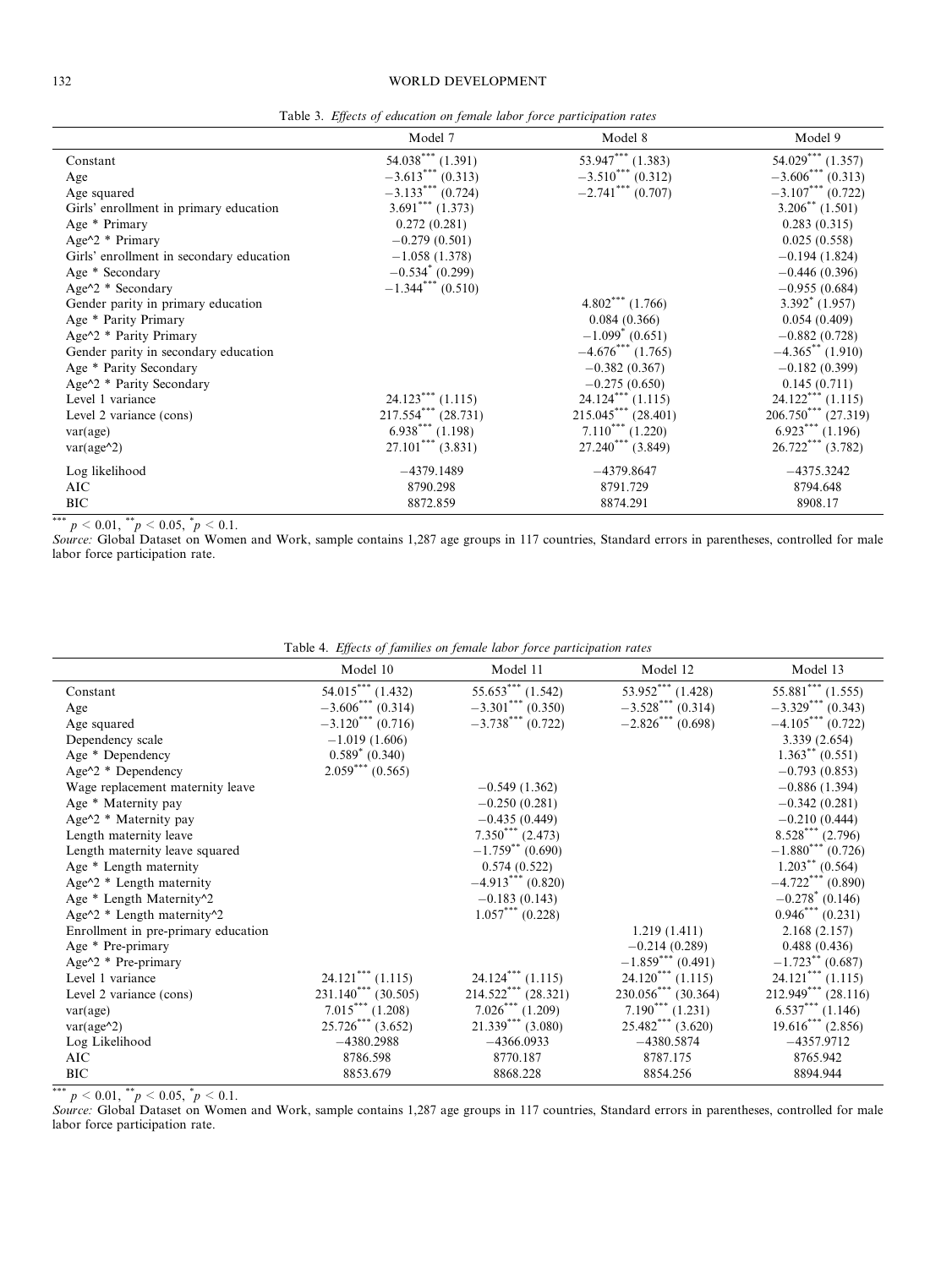<span id="page-11-0"></span>

Figure 3. Age effects of families.

effects. We also find opposite effects across age groups for the length of maternity leave. The FLPRs of women between 20 and 59 are lowest in the absence of maternity leave and where leaves are longest, with higher participation at the values in between. We observe reversed effects for younger and older women, whose FLPRs are the mirror image of the prime age groups.

#### (d) Gender ideologies

We expected a positive effect of nondiscrimination legislation and women's rights on female labor force participation, as well as a negative effect of religion in general, and Islam in particular. We do not find significant grand mean effects of anti-discrimination legislation ([Table 5\)](#page-12-0). We do find significant positive effects of women's political rights. FLPRs are lower in countries where women hold few political rights and higher where they are guaranteed. They are also lower in countries where the biggest religion is larger and where Islam is dominant. The effect of political rights is weaker when controlling for all indicators together (model 17), but it remains significant and positive.

While the main effect of anti-discrimination legislation is never significant, the interaction terms with age are. The negative interaction with age squared  $(-1.439)$  indicates that the existence of anti-discrimination legislation is associated with lower labor force participation of younger and older women. [Figure 4](#page-12-0) shows the negative effect on women under 25 and of 60 and over, as well as the nearly flat lines of the nonsignificant positive effect on women between 25 and 54 years. While some age effects exist for political rights in model 15, there are no significant age effects when controlling for the other indicators (model 17). Both religion in general and the dominance of Islam, however, do interact significantly and positively with age, indicating the negative main effect is smaller for younger and older women. This implies that, in line with expectations, the reduction in labor force participation accounted for by religion is focused on women of childbearing age and mothers. We thus confirm the positive effect of political rights on

women of all ages and the negative effect of religion on all women, but especially on mothers.

#### (e) Full model

We run a full model, combining the models of economic conditions, education, families, and gender ideologies to examine which effects remain significant predictors of the FLPR ([Table 6\)](#page-13-0). Of the economic variables, the negative effect of manufacturing is now significant. There are also significant age effects of GDP, indicating the u-shaped relationship with the labor force participation of younger and older women remains relevant. Gender parity in primary education continues to have a positive effect on the FLPR, whereas parity in secondary education has a reduced negative effect. The educational variables now include significant age effects, which are most notable for gender parity in education. Both parity indicators now show that while younger and older women are among the most likely to work in countries with low scores on gender parity, they are least likely to work in countries with high parity.

While the effect of the dependency scale is nonsignificant, care arrangements retain their effects. The effect of the length of maternity leave is fully replicated in the total model. Enrollment in pre-primary education now has a negative effect and a higher wage replacement during maternity leave has a negative effect on younger and older women. Anti-discrimination legislation continues to be associated with a lower participation of young and older women, whereas political rights have a positive effect across the board. The results of religion and Islam are replicated as they were in the gender ideologies model. Thus, also controlling for economic development, families and education, gender ideologies continue to affect FLPRs.

#### (f) Robustness checks

As indicated in Section  $3(c)$ , to ascertain the validity of the reported results for all levels of development, we repeat all analyses on a split sample of low and lower middle, upper middle and high-income countries (findings are not reported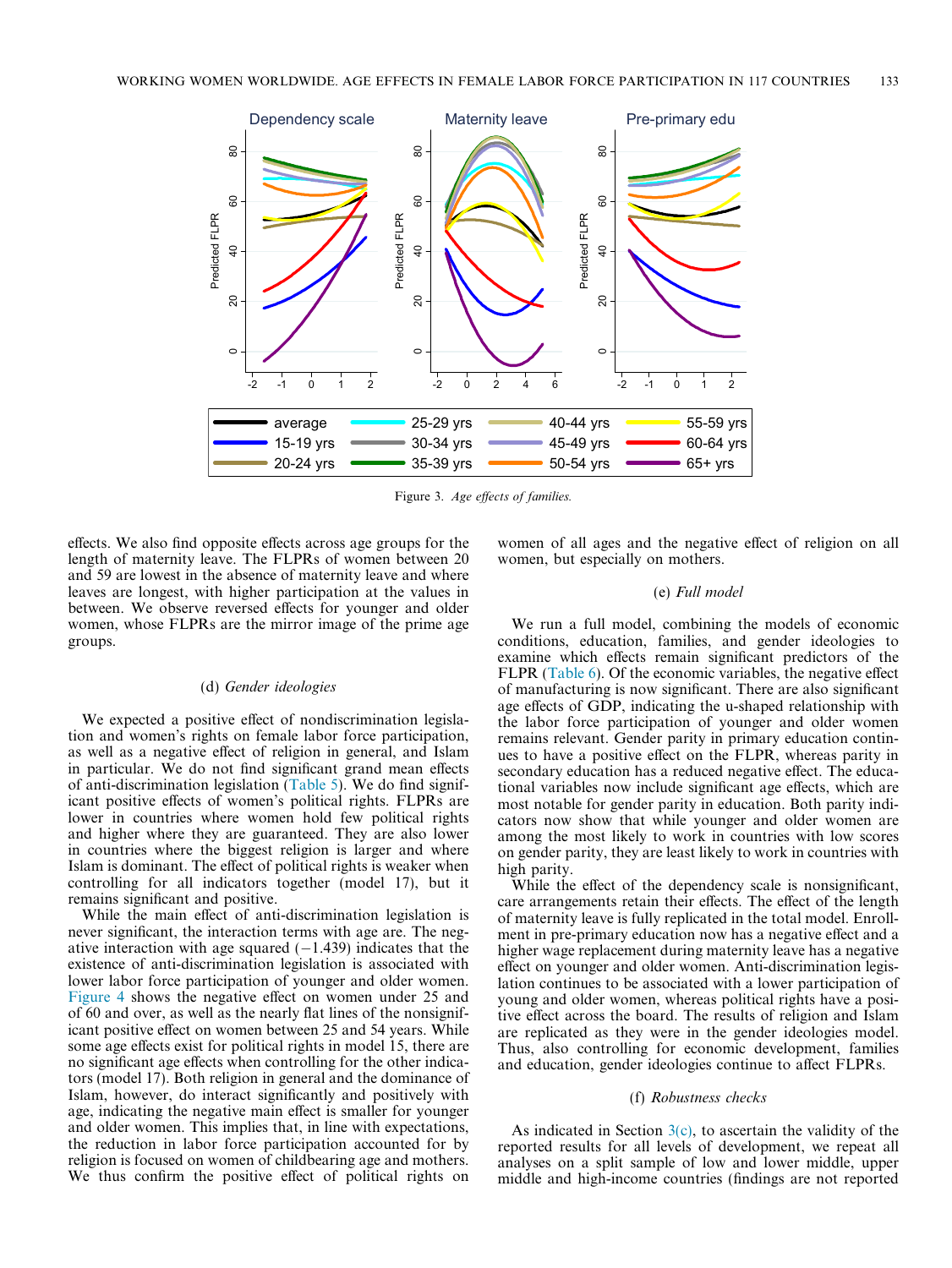#### <span id="page-12-0"></span>134 WORLD DEVELOPMENT

Table 5. Effects of gender ideologies on female labor force participation rates

|                                          | Model 14              | Model 15              | Model 16                   | Model 17                        |
|------------------------------------------|-----------------------|-----------------------|----------------------------|---------------------------------|
| Constant                                 | $53.923***$ (1.432)   | $53.937***$ $(1.315)$ | $53.926***$ (1.154)        | $53.960***$ (1.106)             |
|                                          | $-3.489***$ (0.314)   | $-3.478***$ (0.312)   | $-3.466$ *** (0.306)       | $-3.504***$ (0.307)             |
| Age                                      | $-2.658***(0.699)$    | $-2.606***$ (0.699)   | $-2.541***$ (0.624)        | $-2.729***$ (0.613)             |
| Age squared                              |                       |                       |                            |                                 |
| Nondiscrimination law                    | 0.445(1.414)          |                       |                            | 0.182(1.103)                    |
| Age * nondiscrimination                  | $-0.012(0.287)$       |                       |                            | $-0.111(0.285)$                 |
| Age $\textdegree{2}$ * nondiscrimination | $-1.621***$ (0.495)   |                       |                            | $-1.439***$ (0.386)             |
| Women's political rights                 |                       | $6.126***$ (1.295)    |                            | $3.770***$ (1.144)              |
| Age * Political rights                   |                       | $-0.154(0.283)$       |                            | $-0.122(0.293)$                 |
| Age $\textdegree$ 2 * Political rights   |                       | $-1.397***$ (0.499)   |                            | $-0.303(0.399)$                 |
| Size biggest religion                    |                       |                       | $-4.146***$ (1.133)        | $-4.065***$ (1.097)             |
| Age * Religion                           |                       |                       | $0.656^{**}$ (0.277)       | $0.668$ <sup>**</sup> $(0.281)$ |
| $Age^2$ * Religion                       |                       |                       | $0.872^{\ast\ast}$ (0.401) | $1.085***(0.383)$               |
| Dominance of Islam                       |                       |                       | $-7.916***$ (1.133)        | $-6.685***$ (1.151)             |
| Age * Islam                              |                       |                       | 0.040(0.277)               | $-0.010(0.295)$                 |
| Age $^*2$ * Islam                        |                       |                       | $3.342***(0.401)$          | $3.079***$ (0.402)              |
| Level 1 variance                         | $24.127***$ $(1.115)$ | $24.134***$ $(1.116)$ | $24.139***$ $(1.116)$      | $24.126***$ $(1.115)$           |
| Level 2 variance (cons)                  | 231.129*** (30.504)   | $193.735***$ (25.615) | 147.184*** (19.527)        | $134.672***$ (17.893)           |
| var(age)                                 | $7.213***(1.234)$     | $7.180***(1.229)$     | $6.760***$ $(1.175)$       | $6.760***$ $(1.175)$            |
| $var(age^2)$                             | $26.263***$ (3.722)   | $26.904***$ (3.804)   | $16.544***$ (2.452)        | $14.489***$ (2.183)             |
| Log likelihood                           | $-4382.7754$          | $-4373.7813$          | $-4329.5908$               | $-4317.4199$                    |
| AIC                                      | 8791.551              | 8773.563              | 8691.182                   | 8678.84                         |
| <b>BIC</b>                               | 8858.632              | 8840.643              | 8773.743                   | 8792.361                        |

\*\*\*  $p < 0.01$ ,  $\binom{**}{p} < 0.05$ ,  $\binom{*}{p} < 0.1$ .

Source: Global Dataset on Women and Work, sample contains 1,287 age groups in 117 countries, Standard errors in parentheses, controlled for male labor force participation rate.



Figure 4. Age effects of gender ideologies.

here but are available on request). The findings show, that analyses per income level replicate the u-shaped relationship with GDP, indicating that GDP starts having a positive effect already in lower middle-income countries. The effects of sector sizes hold when performing the analysis on the income groups separately. The results indicate that agriculture is the most important driver of FLPRs in developing countries, while service sectors pull women of childbearing age and with

small children into the labor force in industrialized countries. In upper middle-income countries, the positive effect of agriculture exists exclusively for young and older women, while manufacturing has a negative effect on those same age groups. We also find that in high-income countries the effects of education are the opposite of the findings reported in Section 4(d), which is likely the effect of a lack of variation on these variables.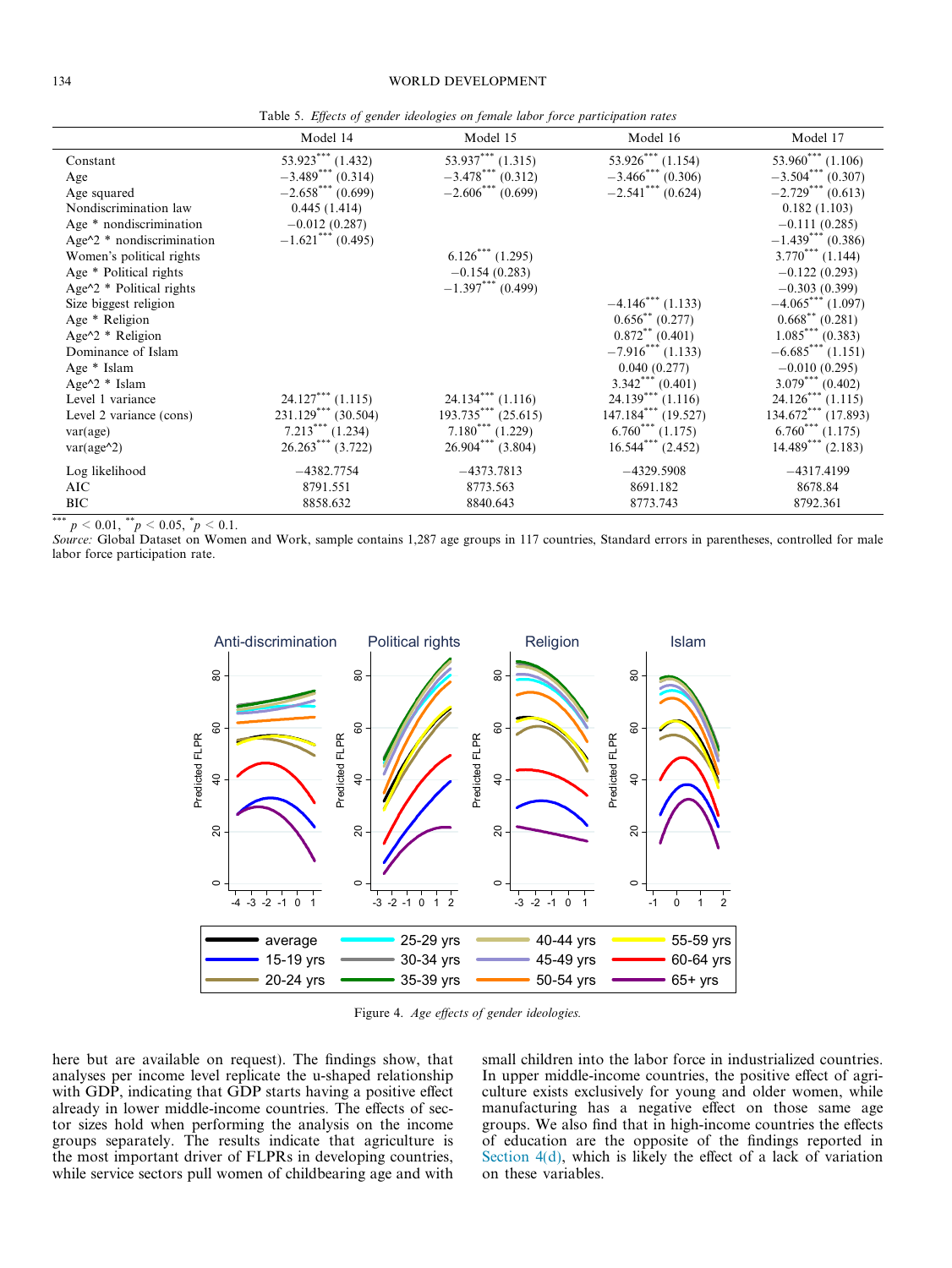<span id="page-13-0"></span>

| Constant                              | $53.772***$ $(1.518)$          | Age $^2$ <sup>*</sup> Length maternity <sup><math>\gamma</math>2</sup> | $0.705***$ $(0.189)$          |
|---------------------------------------|--------------------------------|------------------------------------------------------------------------|-------------------------------|
| Age                                   | $-4.065***$ (0.453)            | Enrollment in pre-primary education                                    | $-2.626^*$ (1.524)            |
| Age squared                           | $-3.234***$ (0.780)            | Age * Pre-primary                                                      | $0.804^*$ (0.434)             |
| Per capita GDP                        | $-0.791(3.019)$                | Age $^2$ <sup>*</sup> Pre-primary                                      | 0.110(0.568)                  |
| Per capita GDP squared                | 1.270(1.122)                   | Girls' enrollment in primary education                                 | $-0.074(1.131)$               |
| Age * GDP                             | $-2.981***$ (0.857)            | Age * Primary                                                          | 0.371(0.321)                  |
| Age * GDP^2                           | $0.697**$ (0.319)              | Age $^2$ <sup>*</sup> Primary                                          | $1.150***$ (0.422)            |
| Age^2 * GDP                           | 0.993(1.125)                   | Girls' enrollment in secondary education                               | $-3.694(2.406)$               |
| Age^2 * GDP^2                         | $-0.580(0.418)$                | Age * Secondary                                                        | $-0.255(0.684)$               |
| Agriculture                           | 1.818(1.807)                   | Age $^2$ <sup>*</sup> Secondary                                        | 0.949(0.896)                  |
| Age * Agriculture                     | $-0.312(0.513)$                | Gender parity in primary education                                     | $3.442**$ (1.377)             |
| Age^2 * Agriculture                   | $-0.420(0.675)$                | Age * Parity Primary                                                   | 0.037(0.391)                  |
| Manufacturing                         | $-2.166^{**}$ (1.072)          | Age <sup><math>\lambda</math></sup> <sup>*</sup> Parity Primary        | $-0.861^*$ (0.513)            |
| Age * Manufacturing                   | 0.097(0.304)                   | Gender parity in secondary education                                   | $-2.234(1.523)$               |
| Age^2 * Manufacturing                 | 0.066(0.399)                   | Age * Parity Secondary                                                 | $-0.757$ <sup>*</sup> (0.433) |
| Services                              | $-1.183(1.371)$                | Age <sup><math>\lambda</math></sup> <sup>*</sup> Parity Secondary      | $-0.377(0.568)$               |
| Age * Services                        | 0.444(0.390)                   | Anti-discrimination legislation                                        | 0.651(1.151)                  |
| Age^2 * Services                      | 0.218(0.511)                   | Age * Anti-discrimination                                              | $-0.312(0.327)$               |
| Dependency scale                      | $-2.185(3.259)$                | Age $^2$ <sup>*</sup> Anti-discrimination                              | $-0.957^{\ast\ast}$ (0.429)   |
| Age * Dependency                      | $-0.372(0.930)$                | Women's political rights                                               | $3.297***$ $(1.016)$          |
| Age^2 * Dependency                    | 0.329(1.219)                   | Age * Political rights                                                 | 0.215(0.289)                  |
| Wage replacement maternity leave      | $-0.117(1.054)$                | Age^2 * Political rights                                               | $-0.372(0.379)$               |
| Age * Maternity pay                   | $-0.622$ <sup>**</sup> (0.299) | Size biggest religion                                                  | $-3.565***(0.967)$            |
| Age^2 * Maternity pay                 | $-0.348(0.393)$                | Age * Religion                                                         | $0.695^{\ast\ast}$ (0.275)    |
| Length maternity leave                | $5.509***$ (2.097)             | Age^2 * Religion                                                       | $0.749^{**}$ $(0.360)$        |
| Length maternity leave squared        | $-1.015$ ** (0.506)            | Dominance of Islam                                                     | $-9.026***$ (1.281)           |
| Age * Length maternity                | 0.832(0.596)                   | Age * Islam                                                            | 0.211(0.366)                  |
| Age^2 * Length maternity              | $-3.427***$ (0.782)            | Age $^*$ 2 * Islam                                                     | $3.336***(0.478)$             |
| Age * Length Maternity <sup>1</sup> 2 | $-0.220(0.144)$                |                                                                        |                               |
| Level 1 variance                      | $24.120***$ $(1.115)$          |                                                                        |                               |
| Level 2 variance (cons)               | 85.404*** (11.453)             |                                                                        |                               |
| var(age)                              | $4.874***(0.929)$              |                                                                        |                               |
| $var(age^2)$                          | $9.973***$ $(1.594)$           |                                                                        |                               |
| Log likelihood                        | $-4258.8716$                   |                                                                        |                               |
| <b>AIC</b>                            | 8645.743                       |                                                                        |                               |
| <b>BIC</b>                            | 8975.988                       |                                                                        |                               |

Table 6. Effects of economic conditions, families, education, and gender ideologies on female labor force participation rates

\*\*\*  $p < 0.01$ , \*\* $p < 0.05$ , \* $p < 0.1$ .

Source: Global Dataset on Women and Work, sample contains 1,287 age groups in 117 countries, Standard errors in parentheses, controlled for male labor force participation rate.

The effect of care burdens is not the same across income groups. In low and lower middle-income countries, higher care burdens are associated with higher FLPRs, whereas the negative effect in the whole sample is replicated in upper middle and high-income countries. The effects of gender ideologies are reproduced in all income groups, except for a nonsignificant effect of the variable for religious dominance in high-income countries (the effect of Islam is still significant), which confirms the fading impact of religion on individual actions in those countries. The effect of political rights is considerably larger in low and lower middle-income countries than in upper middle and high-income countries.

#### 5. CONCLUSION AND DISCUSSION

In this article, we have studied the country-level effects of economic conditions, education, families, and gender ideologies on FLPRs in 117 countries. We paid particular attention to the inclusion of developing countries in the sample and the distinctive effects of the predictors on women of different ages. Our study showed that the FLPR in all 117 countries firstly

increases as women mature and then start decreasing until retirement. These patterns differ between countries as to their exact timing, but they occur universally. We see that in most instances, women below 20 and above 60 cluster together and behave markedly different from the rest of the population. Women between 20 and 24 and between 55 and 59 often form a second group that alternately behaves like younger and older women or like the prime age group. Some effects we found applied exclusively to one cluster of age groups or indeed had opposite effects on various age groups. Such findings, we believe, signal the value of disaggregating the female population into age groups in macro-level studies.

While we do not confirm a significant u-shaped relationship between the level of economic development and the FLPR for all women, we find that a u-shaped relationship does exist for young and older women, even when we control for educational expansion in the final model. Thus, our hypothesis that economic prosperity would drive youth and older women out of the labor market can only be confirmed for the lower levels of GDP, with the opposite effect taking place at higher levels of development. The effects of sector sizes too, which are confirmed as hypothesized, appear to be driven by the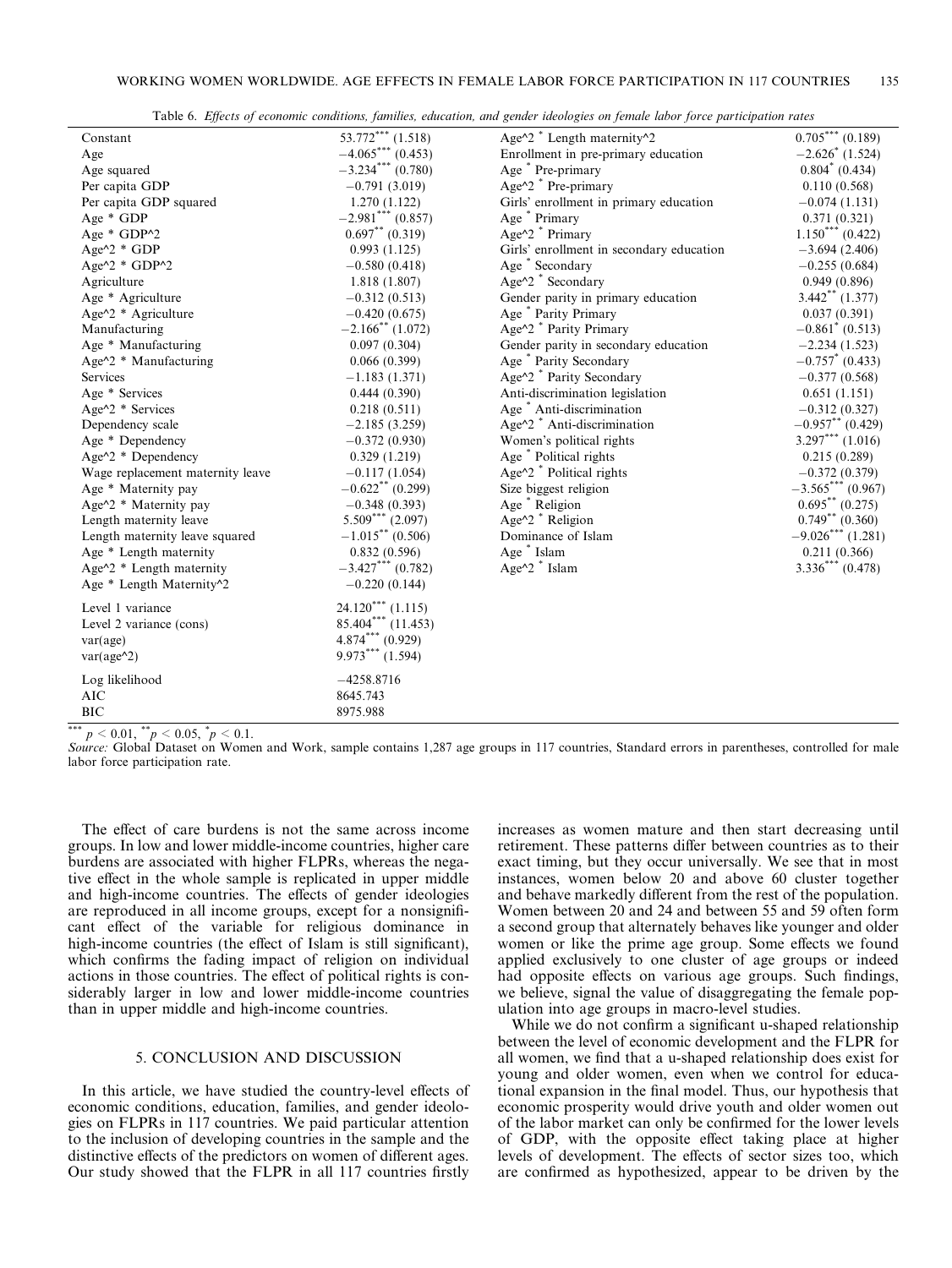youngest and oldest age groups. We conclude that economic conditions do affect the timing of initial labor market entry and eventual exit, but do little to explain the level of participation of women between 25 and 55 years of age.

We find a positive association between girls' enrollment and gender parity in primary education, but cannot confirm the hypothesized positive effects for secondary education. Based on human capital theory, we had expected effects of higher levels of education to be stronger than those for lower levels. Yet, contrary to micro-level studies we find quite the opposite. It may be that mechanisms that distinguish between women on the micro level, do not directly translate to the macro level that is to say, education may serve as a stratifying factor for women inside countries rather than between them. It may also be that our indicator of total enrollment and parity fails to capture the extent to which educational institutions are horizontally segregated along gender lines. Future research based on micro data from low- and middle-income countries or at least disaggregated by educational field, may be able to answer this question.

As regards the labor force participation rates of mothers, we suggest the effects of families and gender ideologies are most promising. In particular, we find evidence of substitution effects in maternity and care arrangements. While we observe women of childbearing age being more likely to remain in the labor force as the length of paid maternity leave increases and to start to drop out again as the leave period is extended more, we see an opposite movement for women under 25 and above 55. Similarly, while women between 25 and 59 have higher FLPRs at higher levels of enrollment in pre-primary education, women above and below that age are less likely to work.

While we find few significant effects of anti-discrimination legislation and positive effects of political rights for women of all ages, the effects of religion are largest for women of prime age. We find that a greater religious heritage in a country is associated with lower FLPRs of women between 20 and 59 years of age, but much less so with the participation of women who are younger or older than that. These results suggest that the gender stereotypes encapsulated in religious practices affect female labor force participation primarily through strong beliefs regarding the role of mothers.

As [Barrientos and Kabeer \(2004\)](#page-15-0) have pointed out, care tasks are gendered in places around the world. While policies on care may differ greatly between low-income and high-income countries, the issues are universal. We believe that researchers who are particularly interested in the labor force participation of women of prime age, may do well to focus on families and gender ideologies. What is more, our research shows that for this age group predictors regarding families and gender ideologies have greater explanatory power than economic conditions or education do. Policy makers calling for job creation in female-dominated sectors to help women increase family incomes (e.g., [World Bank, 2011](#page-16-0)), therefore, should consider they will primarily be drawing young and older women into the labor force, unless their efforts are accompanied by investments in care arrangements and reducing the stigma on work.

#### **NOTES**

1. We interpret informal labor is more than a legalistic distinction between declared and undeclared work. It makes up a substantial part of labor markets in developing countries, including many own-account workers, subsistence or family workers, homeworkers and industrial outworkers, and casual wage workers. Informal work exists in parts of the economy that have not yet been integrated in the global economy, in family-owned businesses, in trade and commerce to provide cheaper products for working-class families (street vendors), in registered businesses seeking to avoid taxes, in subcontract production of global value chains, and so on (c.f. [Chen, 2001](#page-15-0)).

2. FOA also stresses that disaggregated statistics of participation in agricultural activities are only very sparsely available and require further research.

3. Countries without actual observations are Afghanistan, Angola, Central African Republic, Channel Islands, Comoros, Equatorial Guinea, Eritrea, Gambia, Guam, Guinea, Guinea-Bissau, Democratic People's Republic of Korea, Libyan Arab Jamahiriya, Mauritania, Myanmar, Senegal, Solomon Islands, Somalia, Swaziland, Turkmenistan, United States Virgin Islands, Uzbekistan, and Western Sahara.

4. Countries with less than one million inhabitants over 15 years old are: Bahamas, Bahrain, Barbados, Belize, Bhutan, Brunei Darussalam, Cape Verde, Cyprus, Djibouti, East Timor, Fiji, French Guiana, French Polynesia, Gabon, Guyana, Iceland, Luxembourg, Macau, Maldives, Malta, Martinique, Netherlands Antilles, New Caledonia, Oatar, Réunion, Saint Lucia, Saint Vincent and the Grenadines, Samoa, Sao Tome and Principe, Suriname, Tonga, and Vanuatu.

5. Data on per capita GDP for Iran were taken from 2009.

6. The process of standardization does change the distribution of the variable and as such affects the second order polynomial, however, when the regression output is converted to predicted values this change is undone, so that results are unbiased.

7. In cases where data for sector sizes in 2010 was not available, data were taken from adjacent years. Other years that were included were: 2006 (New Zealand, Nigeria), 2007 (Cameroon, Iran), 2008 (Canada, Chad, Greece), 2009 (Algeria, Belgium, France, Ireland, Lithuania, Madagascar, Mali, Spain).

8. Primary and secondary enrollment and gender parity for different years than 2010 are included. For 2005 (Brazil, Malaysia); for 2006 (United Arab Emirates); for 2007 (Iraq, Namibia, Togo); for 2008 (Bolivia, Botswana, Georgia, Kuwait, Trinidad and Tobago); for 2009 (Canada, Ghana, Madagascar, Oman, Philippines, Russia, South Africa, Sudan (pre-cession), Thailand); for 2011 (Benin, Ivory Coast, Liberia) Data from Albania, Ivory Coast, Mauritius were taken from the World Economic Forum Global Gender Gap report 2011.

9. Marriage data for different years than 2010 are included. For 2005 (Congo, Georgia, Honduras, Republic of Korea, Kuwait, Lao, Moldova, United Arab Emirates); for 2006 (Australia, Benin, Canada, Haiti, Hong Kong, Lesotho, Mali, Namibia, New Zealand, Niger, Papua New Guinea); for 2007 (Democratic Republic of the Congo, Dominican Republic, El Salvador, Iraq, Lebanon, Mozambique, Nicaragua, Pakistan, Peru, Philippines, Saudi Arabia, Sri Lanka, Ukraine, West Bank & Gaza, Zambia); for 2008 (Bolivia, Egypt, Ghana, Kenya, Liberia, Madagascar, Nigeria, Sierra Leone, Sudan, Turkey); for 2009 (Azerbaijan, Belarus, Belgium, France, Israel, Jordan, Kazakhstan, Kyrgyzstan, Switzerland, United Kingdom, USA, Vietnam); for 2011 (Albania, Austria, Bangladesh, Bulgaria, Cameroon, Chile, Costa Rica, Czech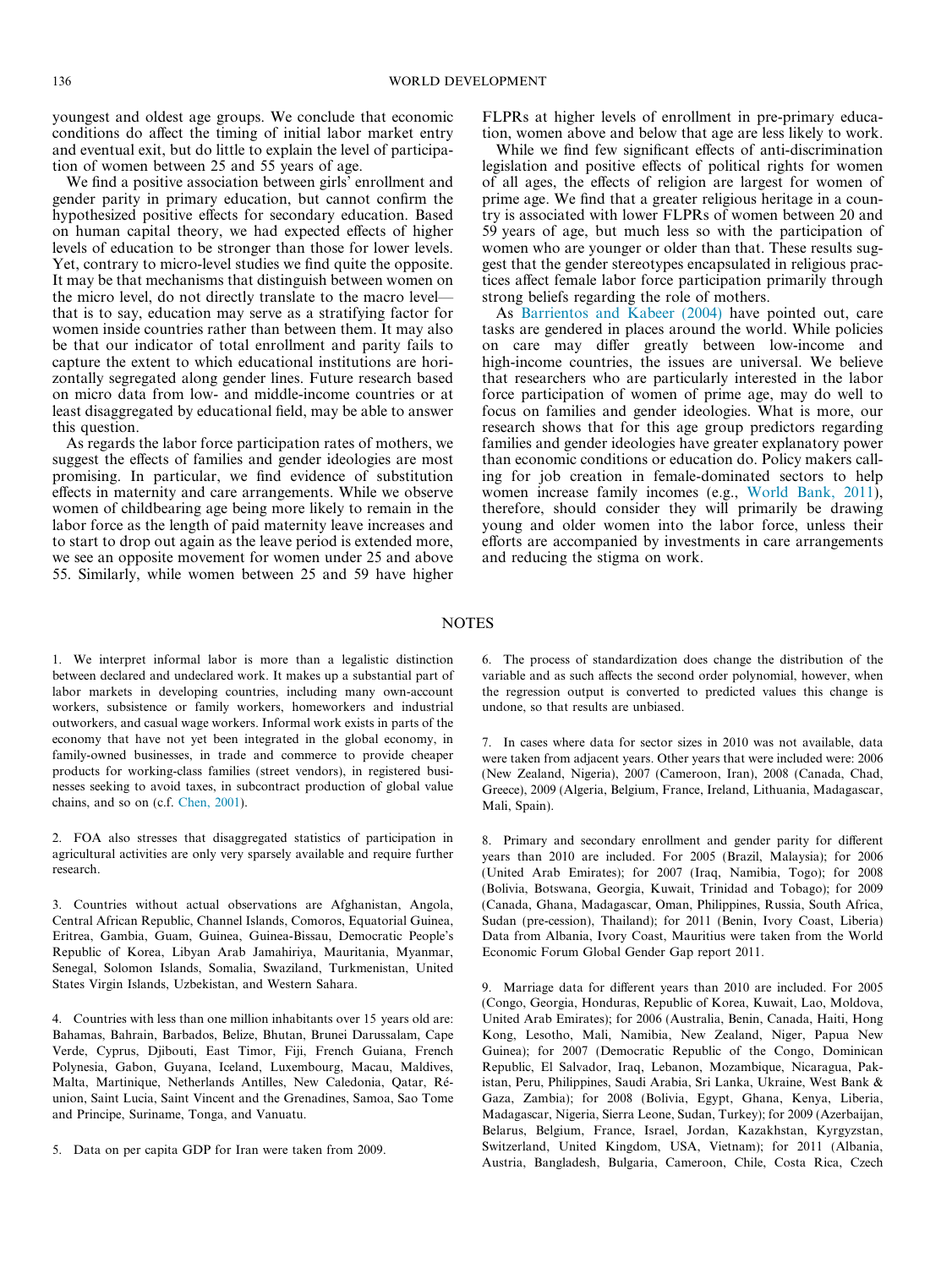<span id="page-15-0"></span>Republic, Denmark, Ethiopia, Germany, Iran, Ireland, Latvia, Lithuania, Nepal, Netherlands, Romania, Slovenia, South Africa, Uganda and Uruguay).

10. Pre-primary enrollment for different years than 2010 are included. For 2005 (Brazil, Malaysia, Pakistan); for 2006 (Namibia, United Arab Emirates, Nepal); for 2007 (Hong Kong, Iraq, Trinidad and Tobago); for 2008 (Bolivia, Botswana, Georgia, Kuwait, Liberia); for 2009 (Canada, Ghana, Madagascar, Oman, Philippines, Russia, South Africa, Sudan (pre-secession), Thailand, Ivory Coast); for 2011 (Benin, Kazakhstan, Liberia). Data from Mozambique are retrieved from the ministry of education. Data from Malawi are for 2009 and retrieved from the Ministry for Gender, Children and Community Development. Data from Tunisia are for 2009 from the Observatory for Information, Training, Documentation and Studies on the Rights of the Child.

#### REFERENCES

- [Abramo, L., & Valenzuela, M. E. \(2005\). Women's labour force](http://refhub.elsevier.com/S0305-750X(15)00099-6/h0005) [participation rates in Latin America.](http://refhub.elsevier.com/S0305-750X(15)00099-6/h0005) International Labour Review, [144](http://refhub.elsevier.com/S0305-750X(15)00099-6/h0005)(4[\), 369–399.](http://refhub.elsevier.com/S0305-750X(15)00099-6/h0005)
- [Adely, F. \(2009\). Educating women for development. The Arab human](http://refhub.elsevier.com/S0305-750X(15)00099-6/h0010) [development report 2005 and the problem with women's choices.](http://refhub.elsevier.com/S0305-750X(15)00099-6/h0010) [International Journal for Middle East Studies, 41](http://refhub.elsevier.com/S0305-750X(15)00099-6/h0010)[, 105–122](http://refhub.elsevier.com/S0305-750X(15)00099-6/h0010).
- Agüero, J., & Marks, M. (2010). Motherhood and female labor supply in [the developing world. Evidence from infertility shocks.](http://refhub.elsevier.com/S0305-750X(15)00099-6/h0015) The Journal of [Human Resources, 46](http://refhub.elsevier.com/S0305-750X(15)00099-6/h0015)(4)[, 800–826](http://refhub.elsevier.com/S0305-750X(15)00099-6/h0015).
- [Ahn, N., & Mira, P. \(2002\). A note on the changing relationship between](http://refhub.elsevier.com/S0305-750X(15)00099-6/h0020) [fertility and female employment rates in developed countries.](http://refhub.elsevier.com/S0305-750X(15)00099-6/h0020) Journal [of Population Economics, 15](http://refhub.elsevier.com/S0305-750X(15)00099-6/h0020)(4)[, 667–682](http://refhub.elsevier.com/S0305-750X(15)00099-6/h0020).
- [Aisenbrey, S., Evertsson, M., & Grunow, D. \(2009\). Is there a career](http://refhub.elsevier.com/S0305-750X(15)00099-6/h0025) [penalty for mothers' time out? A comparison of Germany, Sweden and](http://refhub.elsevier.com/S0305-750X(15)00099-6/h0025) [the United States.](http://refhub.elsevier.com/S0305-750X(15)00099-6/h0025) Social Forces, 88(2)[, 573–605](http://refhub.elsevier.com/S0305-750X(15)00099-6/h0025).
- [Amin, S., & Alam, I. \(2008\). Women's employment decisions in Malaysia:](http://refhub.elsevier.com/S0305-750X(15)00099-6/h0030) Does religion matter?. [The Journal of Socio-Economics, 37](http://refhub.elsevier.com/S0305-750X(15)00099-6/h0030)(6[\),](http://refhub.elsevier.com/S0305-750X(15)00099-6/h0030) [2368–2379.](http://refhub.elsevier.com/S0305-750X(15)00099-6/h0030)
- [Anderson, S., & Eswaran, M. \(2009\). What determines female autonomy?](http://refhub.elsevier.com/S0305-750X(15)00099-6/h0035) Evidence from Bangladesh. [Journal of Development Economics, 90](http://refhub.elsevier.com/S0305-750X(15)00099-6/h0035)[,](http://refhub.elsevier.com/S0305-750X(15)00099-6/h0035) [179–191.](http://refhub.elsevier.com/S0305-750X(15)00099-6/h0035)
- [Angrist, J., & Evans, W. \(1998\). Children and the Parents' Labor Supply:](http://refhub.elsevier.com/S0305-750X(15)00099-6/h9000) [Evidence from Exogenous Variation in Family Size.](http://refhub.elsevier.com/S0305-750X(15)00099-6/h9000) American [Economic Review, 88](http://refhub.elsevier.com/S0305-750X(15)00099-6/h9000)(3)[, 450–477](http://refhub.elsevier.com/S0305-750X(15)00099-6/h9000).
- Apps, P., & Rees, R. (2001). Fertility, female labor supply and public policy. IZA Discussion Papers, 409.
- [Arber, S., & Timonen, V. \(Eds.\) \(2012\).](http://refhub.elsevier.com/S0305-750X(15)00099-6/h0045) Contemporary grandparenting: [Changing family relationships in global contexts](http://refhub.elsevier.com/S0305-750X(15)00099-6/h0045)[. Bristol, UK: Policy](http://refhub.elsevier.com/S0305-750X(15)00099-6/h0045) [Press.](http://refhub.elsevier.com/S0305-750X(15)00099-6/h0045)
- Aromolaran, A. (2004). Female schooling, non-market productivity, and labor market participation in Nigeria. Economic Growth Center Discussion Paper Series, 879.
- Bardasi, E. & Gornick, J. (2000). Women and Part-Time Employment: Workers' 'Choices' and Wage Penalties in Five Industrialized Countries. Luxembourg Income Study Working Paper, No. 223.
- [Barrientos, S., & Kabeer, N. \(2004\). Enhancing female employment in](http://refhub.elsevier.com/S0305-750X(15)00099-6/h0060) [global production: Policy implications.](http://refhub.elsevier.com/S0305-750X(15)00099-6/h0060) Global Social Policy, 4(2[\),](http://refhub.elsevier.com/S0305-750X(15)00099-6/h0060) [153–169.](http://refhub.elsevier.com/S0305-750X(15)00099-6/h0060)
- Benería, L. (1992). Accounting for women's work: The progress of two decades. [World Development, 20](http://refhub.elsevier.com/S0305-750X(15)00099-6/h0065)(11)[, 1547–1560](http://refhub.elsevier.com/S0305-750X(15)00099-6/h0065).
- Bhalla, S., & Kaur, R. (2011). Labour force participation of women in India: Some facts, some queries. Asia Research Centre Working Paper 40. [http://eprints.lse.ac.uk/38367/1/ARCWP40-BhallaKaur.pdf.](http://www.eprints.lse.ac.uk/38367/1/ARCWP40-BhallaKaur.pdf)
- Bloom, D., Canning, D., Fink, G., & Finlay, J. (2007). Fertility, female labor force participation, and the demographic dividend. NBER Working Paper Series, 13583.
- Boserup, E. (1970). [Women's role in economic development](http://refhub.elsevier.com/S0305-750X(15)00099-6/h0080)[. New York: St.](http://refhub.elsevier.com/S0305-750X(15)00099-6/h0080) [Martin's Press.](http://refhub.elsevier.com/S0305-750X(15)00099-6/h0080)
- [Browning, M. \(1992\). Children and household economic behavior.](http://refhub.elsevier.com/S0305-750X(15)00099-6/h0085) Journal [of Economic Literature, 30](http://refhub.elsevier.com/S0305-750X(15)00099-6/h0085)(3[\), 1434–1475.](http://refhub.elsevier.com/S0305-750X(15)00099-6/h0085)
- [Buvinic, M., & Gupta, G. R. \(1997\). Female-headed households and](http://refhub.elsevier.com/S0305-750X(15)00099-6/h0090) [female-maintained families: Are they worth targeting to reduce poverty](http://refhub.elsevier.com/S0305-750X(15)00099-6/h0090) in developing countries?. [Economic Development and Cultural Change,](http://refhub.elsevier.com/S0305-750X(15)00099-6/h0090) 45[\(2\), 259–280.](http://refhub.elsevier.com/S0305-750X(15)00099-6/h0090)
- Cagatay, N., & Ö[zler, S. \(1995\). Feminization of the labor force: The](http://refhub.elsevier.com/S0305-750X(15)00099-6/h0095) [effects of long-term development and structural adjustment.](http://refhub.elsevier.com/S0305-750X(15)00099-6/h0095) World [Development, 23](http://refhub.elsevier.com/S0305-750X(15)00099-6/h0095)(11[\), 1883–1894.](http://refhub.elsevier.com/S0305-750X(15)00099-6/h0095)
- [Chadwick, B., & Garrett, H. D. \(1995\). Women's religiosity and](http://refhub.elsevier.com/S0305-750X(15)00099-6/h0100) [employment: The LDS experience.](http://refhub.elsevier.com/S0305-750X(15)00099-6/h0100) Review of Religious Research, 36[\(3\), 277–293.](http://refhub.elsevier.com/S0305-750X(15)00099-6/h0100)
- Chafetz, J. (1990). [Gender equity: An integrated theory of stability and](http://refhub.elsevier.com/S0305-750X(15)00099-6/h0105) [change](http://refhub.elsevier.com/S0305-750X(15)00099-6/h0105)[. Newbury Park, CA: Sage](http://refhub.elsevier.com/S0305-750X(15)00099-6/h0105).
- [Chang, M. \(2000\). The evolution of sex segregation regimes.](http://refhub.elsevier.com/S0305-750X(15)00099-6/h0110) American [Journal of Sociology, 105](http://refhub.elsevier.com/S0305-750X(15)00099-6/h0110)(6)[, 1658–1701](http://refhub.elsevier.com/S0305-750X(15)00099-6/h0110).
- [Chang, M. \(2004\). Growing pains: Cross-national variation in sex](http://refhub.elsevier.com/S0305-750X(15)00099-6/h0115) [segregation in sixteen developing countries.](http://refhub.elsevier.com/S0305-750X(15)00099-6/h0115) American Sociological [Review, 69](http://refhub.elsevier.com/S0305-750X(15)00099-6/h0115)(1)[, 114–137](http://refhub.elsevier.com/S0305-750X(15)00099-6/h0115).
- [Chen, M. \(2001\). Women and informality: A global picture, the global](http://refhub.elsevier.com/S0305-750X(15)00099-6/h0120) movement. [SAIS Review, 21](http://refhub.elsevier.com/S0305-750X(15)00099-6/h0120)(1[\), 71–82.](http://refhub.elsevier.com/S0305-750X(15)00099-6/h0120)
- [Clark, R. L., & Anker, R. \(1993\). Cross-national analysis of labor force](http://refhub.elsevier.com/S0305-750X(15)00099-6/h0125) [participation of older men and women.](http://refhub.elsevier.com/S0305-750X(15)00099-6/h0125) Economic Development and [Cultural Change, 41](http://refhub.elsevier.com/S0305-750X(15)00099-6/h0125)(3)[, 489–512](http://refhub.elsevier.com/S0305-750X(15)00099-6/h0125).
- [Clark, R., Ramsbey, T., & Stier Adler, E. \(1991\). Culture, gender, and](http://refhub.elsevier.com/S0305-750X(15)00099-6/h0130) [labor force participation: A cross-national study.](http://refhub.elsevier.com/S0305-750X(15)00099-6/h0130) Gender & Society, 5[\(1\), 47–66](http://refhub.elsevier.com/S0305-750X(15)00099-6/h0130).
- [Commission on Growth and Development \(CGD\) \(2008\).](http://refhub.elsevier.com/S0305-750X(15)00099-6/h0135) The growth [report: Strategies for sustained growth and inclusive development](http://refhub.elsevier.com/S0305-750X(15)00099-6/h0135)[. CGD/](http://refhub.elsevier.com/S0305-750X(15)00099-6/h0135) [World Bank: Washington, D.C.](http://refhub.elsevier.com/S0305-750X(15)00099-6/h0135).
- [Cruces, G., & Galiani, S. \(2007\). Fertility and female labor supply in Latin](http://refhub.elsevier.com/S0305-750X(15)00099-6/h0140) [America: New causal evidence.](http://refhub.elsevier.com/S0305-750X(15)00099-6/h0140) *Labour Economics*, 14(3)[, 565–573.](http://refhub.elsevier.com/S0305-750X(15)00099-6/h0140)
- [De Leeuw, J., & Meijer, E. \(Eds.\) \(2008\).](http://refhub.elsevier.com/S0305-750X(15)00099-6/h0145) Handbook of multilevel analysis[.](http://refhub.elsevier.com/S0305-750X(15)00099-6/h0145) [New York: Springer](http://refhub.elsevier.com/S0305-750X(15)00099-6/h0145).
- [Elson, D. \(1999\). Labor markets as gendered institutions: Equality,](http://refhub.elsevier.com/S0305-750X(15)00099-6/h0150) [efficiency and empowerment issues.](http://refhub.elsevier.com/S0305-750X(15)00099-6/h0150) World Development, 27(3[\),](http://refhub.elsevier.com/S0305-750X(15)00099-6/h0150) [611–627.](http://refhub.elsevier.com/S0305-750X(15)00099-6/h0150)
- [Engelhardt, H., & Prskawetz, A. \(2004\). On the changing correlation](http://refhub.elsevier.com/S0305-750X(15)00099-6/h0155) [between fertility and female employment over space and time.](http://refhub.elsevier.com/S0305-750X(15)00099-6/h0155) [European Journal of Population/Revue Europeenne De Demographie,](http://refhub.elsevier.com/S0305-750X(15)00099-6/h0155)  $20(1)$ , 35–62.
- [England, P., Gornick, J., & Shafer, E. F. \(2012\). Women's employment,](http://refhub.elsevier.com/S0305-750X(15)00099-6/h0160) [education, and the gender gap in 17 countries.](http://refhub.elsevier.com/S0305-750X(15)00099-6/h0160) Monthly Labor Review, [135](http://refhub.elsevier.com/S0305-750X(15)00099-6/h0160)(4[\), 3–12](http://refhub.elsevier.com/S0305-750X(15)00099-6/h0160).
- [Food and Agriculture Organization \(2011\).](http://refhub.elsevier.com/S0305-750X(15)00099-6/h0165) The state of food and [agriculture: Women in agriculture: Closing the gender gap for develop](http://refhub.elsevier.com/S0305-750X(15)00099-6/h0165)[ment](http://refhub.elsevier.com/S0305-750X(15)00099-6/h0165)[. Rome: FOA](http://refhub.elsevier.com/S0305-750X(15)00099-6/h0165).
- [Ganguli, I., Hausmann, R., & Viarengo, M. \(2013\). Closing the gender](http://refhub.elsevier.com/S0305-750X(15)00099-6/h0170) [gap in education: What is the state of gaps in labor force participation](http://refhub.elsevier.com/S0305-750X(15)00099-6/h0170) [for women, wives and mothers?.](http://refhub.elsevier.com/S0305-750X(15)00099-6/h0170) International Labour Review.
- [Goldin, C. \(1995\). The U-shaped female labor force function in economic](http://refhub.elsevier.com/S0305-750X(15)00099-6/h0175) [development and economic history. In T. P. Schultz \(Ed.\),](http://refhub.elsevier.com/S0305-750X(15)00099-6/h0175) Investment [in women's human capital and economic development](http://refhub.elsevier.com/S0305-750X(15)00099-6/h0175) [\(pp. 61–90\).](http://refhub.elsevier.com/S0305-750X(15)00099-6/h0175) [Chicago: University of Chicago Press.](http://refhub.elsevier.com/S0305-750X(15)00099-6/h0175)
- [Goldin, C. \(2006\). The quiet revolution that transformed women's](http://refhub.elsevier.com/S0305-750X(15)00099-6/h9005) [employment, education and family.](http://refhub.elsevier.com/S0305-750X(15)00099-6/h9005) American Economic Review, 96[\(2\), 1–21](http://refhub.elsevier.com/S0305-750X(15)00099-6/h9005).
- [Gornick, Janet C., Marcia K. Meyers., & Katherin E. Ross \(1997\).](http://refhub.elsevier.com/S0305-750X(15)00099-6/h0180) [Supporting the Employment of Mothers: Policy Variation Across](http://refhub.elsevier.com/S0305-750X(15)00099-6/h0180) Fourteen Welfare States. [Journal of European Social Policy, 7](http://refhub.elsevier.com/S0305-750X(15)00099-6/h0180)(1[\),](http://refhub.elsevier.com/S0305-750X(15)00099-6/h0180) [45–70.](http://refhub.elsevier.com/S0305-750X(15)00099-6/h0180)
- [Gray, M., Kittilson, C., & Sandholtz, W. \(2006\). Women and Globaliza](http://refhub.elsevier.com/S0305-750X(15)00099-6/h9015)[tion: A Study of 180 Countries, 1975–2000.](http://refhub.elsevier.com/S0305-750X(15)00099-6/h9015) International Organization, [60](http://refhub.elsevier.com/S0305-750X(15)00099-6/h9015)[, 293–333.](http://refhub.elsevier.com/S0305-750X(15)00099-6/h9015)
- [Haas, B., Steiber, N., Hartel, M., & Wallace, C. \(2006\). Household](http://refhub.elsevier.com/S0305-750X(15)00099-6/h0185) [employment patterns in an enlarged european union.](http://refhub.elsevier.com/S0305-750X(15)00099-6/h0185) Work, Employ[ment & Society, 20](http://refhub.elsevier.com/S0305-750X(15)00099-6/h0185)(4)[, 751–771.](http://refhub.elsevier.com/S0305-750X(15)00099-6/h0185)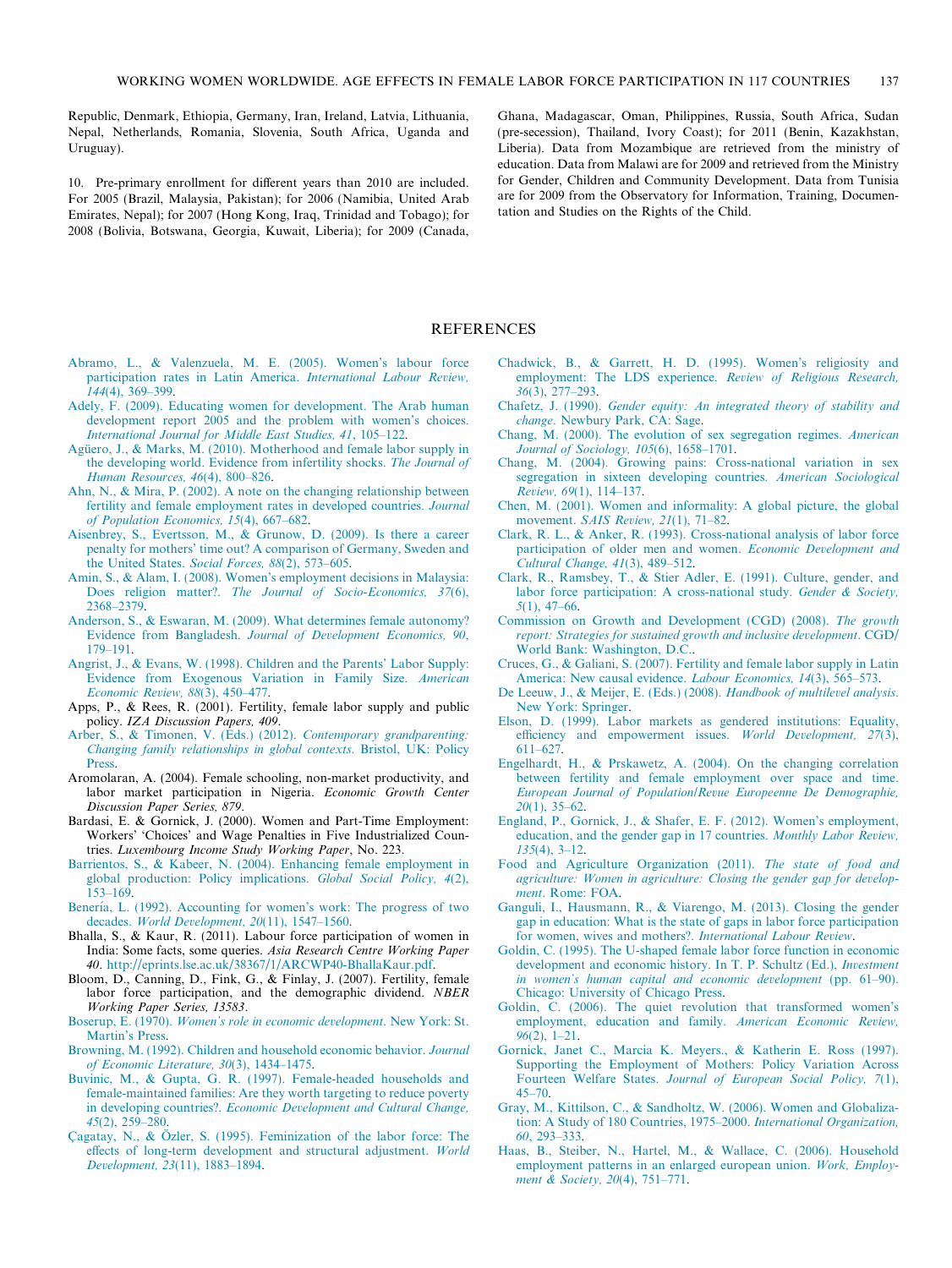#### <span id="page-16-0"></span>138 WORLD DEVELOPMENT

- [Haghighat, E. \(2002\). Culture, development and female labor force](http://refhub.elsevier.com/S0305-750X(15)00099-6/h0190) [participation: Disaggregating different sectors.](http://refhub.elsevier.com/S0305-750X(15)00099-6/h0190) International Review of [Sociology, 12](http://refhub.elsevier.com/S0305-750X(15)00099-6/h0190)(3), 343-362.
- [Haghighat, E. \(2005\). Neopatriarchy, Islam and female labour force](http://refhub.elsevier.com/S0305-750X(15)00099-6/h0195) participation: A reconsideration. [International Journal of Sociology and](http://refhub.elsevier.com/S0305-750X(15)00099-6/h0195) [Social Policy, 25](http://refhub.elsevier.com/S0305-750X(15)00099-6/h0195)(10), 84-105.
- Hakim, C. (2000). [Work-lifestyle choices in the 21st century: Preference](http://refhub.elsevier.com/S0305-750X(15)00099-6/h0200) [theory](http://refhub.elsevier.com/S0305-750X(15)00099-6/h0200)[. Oxford: Oxford University Press](http://refhub.elsevier.com/S0305-750X(15)00099-6/h0200).
- [Heineck, G. \(2004\). Does religion influence the labor supply of married](http://refhub.elsevier.com/S0305-750X(15)00099-6/h0205) women in Germany?. [The Journal of Socio-Economics, 33](http://refhub.elsevier.com/S0305-750X(15)00099-6/h0205)(3[\), 307–328.](http://refhub.elsevier.com/S0305-750X(15)00099-6/h0205)
- Heinz, W. R., & Krüger, H. (2001). Life course: Innovations and [challenges for social research.](http://refhub.elsevier.com/S0305-750X(15)00099-6/h0210) Current Sociology, 49(2)[, 29–45.](http://refhub.elsevier.com/S0305-750X(15)00099-6/h0210)
- [Horton, S. \(1999\). Marginalization revisited: Women's market work and](http://refhub.elsevier.com/S0305-750X(15)00099-6/h0215) [pay, and economic development.](http://refhub.elsevier.com/S0305-750X(15)00099-6/h0215) World Development, 27(3)[, 571–582](http://refhub.elsevier.com/S0305-750X(15)00099-6/h0215).
- Hox, J. (2010). [Multilevel analysis: Techniques and applications](http://refhub.elsevier.com/S0305-750X(15)00099-6/h0220) (2nd ed[.](http://refhub.elsevier.com/S0305-750X(15)00099-6/h0220)). [New York: Routledge.](http://refhub.elsevier.com/S0305-750X(15)00099-6/h0220)
- [Hummelsheim, D., & Hirschle, J. \(2010\). Mother's employment: Cultural](http://refhub.elsevier.com/S0305-750X(15)00099-6/h0225) [imprint or institutional governance?.](http://refhub.elsevier.com/S0305-750X(15)00099-6/h0225) European Societies[,](http://refhub.elsevier.com/S0305-750X(15)00099-6/h0225) 12(3), [339–366](http://refhub.elsevier.com/S0305-750X(15)00099-6/h0225).
- Thirteenth International Conference of Labour Statisticians (1982). Resolution concerning statistics of the economically active population, employment, unemployment and underemployment. In: ILO (2000). Current international recommendations on labour statistics, 2000 edition. Geneva: ILO.
- International Labor Organization (2011). ILO estimates and projections of the economically active population: 1990–2020. In Methodological description (6th ed.). Geneva: ILO, Available: [http://laborsta.ilo.org/](http://www.laborsta.ilo.org/applv8/data/EAPEP/v6/ILO_EAPEP_methodology_2011.pdf) [applv8/data/EAPEP/v6/ILO\\_EAPEP\\_methodology\\_2011.pdf.](http://www.laborsta.ilo.org/applv8/data/EAPEP/v6/ILO_EAPEP_methodology_2011.pdf)
- [Iversen, T., & Rosenbluth, F. \(2008\). Work and power: The connection](http://refhub.elsevier.com/S0305-750X(15)00099-6/h0240) [between female labor force participation and female political repre-](http://refhub.elsevier.com/S0305-750X(15)00099-6/h0240)sentation. [Annual Review of Political Science, 11](http://refhub.elsevier.com/S0305-750X(15)00099-6/h0240)[, 479–495](http://refhub.elsevier.com/S0305-750X(15)00099-6/h0240).
- [Korpi, W. \(2000\). Faces of inequality: Gender, class, and patterns of](http://refhub.elsevier.com/S0305-750X(15)00099-6/h0245) [inequalities in different types of welfare states.](http://refhub.elsevier.com/S0305-750X(15)00099-6/h0245) Social Politics: [International Studies in Gender, State & Society, 7](http://refhub.elsevier.com/S0305-750X(15)00099-6/h0245)(2[\), 127–191.](http://refhub.elsevier.com/S0305-750X(15)00099-6/h0245)
- [Kucera, D., & Tejani, S. \(2014\). Feminization, defeminization, and](http://refhub.elsevier.com/S0305-750X(15)00099-6/h0250) [structural change in manufacturing.](http://refhub.elsevier.com/S0305-750X(15)00099-6/h0250) World Development, 64[, 569–582.](http://refhub.elsevier.com/S0305-750X(15)00099-6/h0250)
- [Lehrer, E. \(2004\). Religion as a determinant of economic and demo](http://refhub.elsevier.com/S0305-750X(15)00099-6/h0255)[graphic behavior in the United States.](http://refhub.elsevier.com/S0305-750X(15)00099-6/h0255) Population and Development [Review, 30](http://refhub.elsevier.com/S0305-750X(15)00099-6/h0255)(4)[, 707–726.](http://refhub.elsevier.com/S0305-750X(15)00099-6/h0255)
- [Lincove, J. A. \(2008\). Growth, girls' education, and female labor: A](http://refhub.elsevier.com/S0305-750X(15)00099-6/h0260) longitudinal analysis. [The Journal of Developing Areas, 41](http://refhub.elsevier.com/S0305-750X(15)00099-6/h0260)(2)[, 45–68.](http://refhub.elsevier.com/S0305-750X(15)00099-6/h0260)
- [Mandel, H., & Semyonov, M. \(2006\). A welfare state paradox: State](http://refhub.elsevier.com/S0305-750X(15)00099-6/h0265) [interventions and Women's employment opportunities in 22 countries.](http://refhub.elsevier.com/S0305-750X(15)00099-6/h0265) [American Journal of Sociology, 111](http://refhub.elsevier.com/S0305-750X(15)00099-6/h0265)(6[\), 1910–1949.](http://refhub.elsevier.com/S0305-750X(15)00099-6/h0265)
- [Mehra, R., & Gammage, S. \(1999\). Trends, countertrends, and gaps in](http://refhub.elsevier.com/S0305-750X(15)00099-6/h0270) women's employment. [World Development, 27](http://refhub.elsevier.com/S0305-750X(15)00099-6/h0270)(3[\), 533–550.](http://refhub.elsevier.com/S0305-750X(15)00099-6/h0270)
- [Mishra, V., Nielsen, I., & Smyth, R. \(2010\). On the relationship between](http://refhub.elsevier.com/S0305-750X(15)00099-6/h0275) [female labour force participation and fertility in G7 countries:](http://refhub.elsevier.com/S0305-750X(15)00099-6/h0275) [Evidence from panel cointegration and granger causality.](http://refhub.elsevier.com/S0305-750X(15)00099-6/h0275) Empirical [Economics, 38](http://refhub.elsevier.com/S0305-750X(15)00099-6/h0275)(2)[, 361–372](http://refhub.elsevier.com/S0305-750X(15)00099-6/h0275).
- [Nee, V. \(1998\). Sources of the new institutionalism. In M. Brinton, & V.](http://refhub.elsevier.com/S0305-750X(15)00099-6/h0280) Nee (Eds.), [The new institutionalism in sociology](http://refhub.elsevier.com/S0305-750X(15)00099-6/h0280) [\(pp. 1–16\). New York:](http://refhub.elsevier.com/S0305-750X(15)00099-6/h0280) [Russell Sage Foundation](http://refhub.elsevier.com/S0305-750X(15)00099-6/h0280).
- [Norris, M. \(1992\). The impact of development on women. A specific](http://refhub.elsevier.com/S0305-750X(15)00099-6/h0285)factor analysis. [Journal of Development Economics, 38](http://refhub.elsevier.com/S0305-750X(15)00099-6/h0285)[, 183–201](http://refhub.elsevier.com/S0305-750X(15)00099-6/h0285).
- [Orbeta, A. \(2005\). Children and the labor force participation and earnings](http://refhub.elsevier.com/S0305-750X(15)00099-6/h0290) of parents in the Philippines. [Philippine Journal of Development, 32](http://refhub.elsevier.com/S0305-750X(15)00099-6/h0290)(1)[,](http://refhub.elsevier.com/S0305-750X(15)00099-6/h0290) [19–52](http://refhub.elsevier.com/S0305-750X(15)00099-6/h0290).
- [Pampel, F. C., & Tanaka, K. \(1986\). Economic development and female](http://refhub.elsevier.com/S0305-750X(15)00099-6/h0295) [labor force participation: A reconsideration.](http://refhub.elsevier.com/S0305-750X(15)00099-6/h0295) Social Forces, 64(3)[,](http://refhub.elsevier.com/S0305-750X(15)00099-6/h0295) [599–619](http://refhub.elsevier.com/S0305-750X(15)00099-6/h0295).
- [Pascall, G., & Lewis, J. \(2004\). Emerging gender regimes and policies for](http://refhub.elsevier.com/S0305-750X(15)00099-6/h0300) [gender equality in a Wider Europe.](http://refhub.elsevier.com/S0305-750X(15)00099-6/h0300) Journal of Social Policy, 33(03)[,](http://refhub.elsevier.com/S0305-750X(15)00099-6/h0300) [373–394](http://refhub.elsevier.com/S0305-750X(15)00099-6/h0300).
- [Psacharopoulos, G., & Tzannatos, Z. \(1989\). Female labor force partic](http://refhub.elsevier.com/S0305-750X(15)00099-6/h0305)[ipation: An international perspective.](http://refhub.elsevier.com/S0305-750X(15)00099-6/h0305) The World Bank Research [Observer, 4](http://refhub.elsevier.com/S0305-750X(15)00099-6/h0305)(2[\), 187–201.](http://refhub.elsevier.com/S0305-750X(15)00099-6/h0305)
- [Rendall, M. \(2013\). Structural change in developing countries: Has it](http://refhub.elsevier.com/S0305-750X(15)00099-6/h0310) [decreased gender inequality?.](http://refhub.elsevier.com/S0305-750X(15)00099-6/h0310) World Development, 45[, 1–16.](http://refhub.elsevier.com/S0305-750X(15)00099-6/h0310)
- [Safa, H. \(1977\). The changing class composition of the female labor force](http://refhub.elsevier.com/S0305-750X(15)00099-6/h0315) in Latin America. [Latin American Perspectives, 4](http://refhub.elsevier.com/S0305-750X(15)00099-6/h0315)(4[\), 126–136.](http://refhub.elsevier.com/S0305-750X(15)00099-6/h0315)
- [Sassen, S. \(1996\). Towards a feminist analytics of the global economy.](http://refhub.elsevier.com/S0305-750X(15)00099-6/h0320) [Indiana Journal of Global Legal Studies, 4](http://refhub.elsevier.com/S0305-750X(15)00099-6/h0320)(1[\), 7–42](http://refhub.elsevier.com/S0305-750X(15)00099-6/h0320).
- [Schultz, T. P. \(1990\). Women's changing participation in the labor force:](http://refhub.elsevier.com/S0305-750X(15)00099-6/h0325) A world perspective. [Economic Development and Cultural Change,](http://refhub.elsevier.com/S0305-750X(15)00099-6/h0325) 38[\(3\), 457–488](http://refhub.elsevier.com/S0305-750X(15)00099-6/h0325).
- [Seguino, S. \(2011\). Help or hindrance? Religion's impact on gender](http://refhub.elsevier.com/S0305-750X(15)00099-6/h0330) [inequality in attitudes and outcomes.](http://refhub.elsevier.com/S0305-750X(15)00099-6/h0330) World Development[,](http://refhub.elsevier.com/S0305-750X(15)00099-6/h0330) 39(8), [1308–1321](http://refhub.elsevier.com/S0305-750X(15)00099-6/h0330).
- [Semyonov, M. \(1980\). The social context of women's labor force](http://refhub.elsevier.com/S0305-750X(15)00099-6/h0335) [participation: A comparative analysis.](http://refhub.elsevier.com/S0305-750X(15)00099-6/h0335) American Journal of Sociology,  $86(3)$ , 534–550.
- [Spierings, N., Smits, J., & Verloo, M. \(2010\). Micro- and macrolevel](http://refhub.elsevier.com/S0305-750X(15)00099-6/h0345) [determinants of women's employment in six Arab countries.](http://refhub.elsevier.com/S0305-750X(15)00099-6/h0345) Journal of [Marriage and Family, 72](http://refhub.elsevier.com/S0305-750X(15)00099-6/h0345)(5[\), 1391–1407.](http://refhub.elsevier.com/S0305-750X(15)00099-6/h0345)
- [Steiber, B., & Haas, N. \(2012\). State of the art. Advances in explaining](http://refhub.elsevier.com/S0305-750X(15)00099-6/h0350) [women's employment patterns.](http://refhub.elsevier.com/S0305-750X(15)00099-6/h0350) Socio-Economic Review, 10(2)[,](http://refhub.elsevier.com/S0305-750X(15)00099-6/h0350) [343–367](http://refhub.elsevier.com/S0305-750X(15)00099-6/h0350).
- [Stockemer, D., & Byrne, M. \(2012\). Women's representation around the](http://refhub.elsevier.com/S0305-750X(15)00099-6/h0355) [world: The importance of women's participation in the workforce.](http://refhub.elsevier.com/S0305-750X(15)00099-6/h0355) [Parliamentary Affairs, 65](http://refhub.elsevier.com/S0305-750X(15)00099-6/h0355)[, 802–821.](http://refhub.elsevier.com/S0305-750X(15)00099-6/h0355)
- [Stryker, R., Eliason, S. R., Tranby, E., & Hamilton, W. \(2011\). Family](http://refhub.elsevier.com/S0305-750X(15)00099-6/h9020) [policies, education and female labor market participation in advanced](http://refhub.elsevier.com/S0305-750X(15)00099-6/h9020) [capitalist democracies. In G. B. Cohen, B. W. Ansell, R. H. Cox, & J.](http://refhub.elsevier.com/S0305-750X(15)00099-6/h9020) Gingrich (Eds.). [Social policy in the smaller European Union states](http://refhub.elsevier.com/S0305-750X(15)00099-6/h9020) [\(Vol. 9\). Berghahn Books.](http://refhub.elsevier.com/S0305-750X(15)00099-6/h9020)
- [Tam, H. \(2011\). U-shaped female labor participation with economic](http://refhub.elsevier.com/S0305-750X(15)00099-6/h0360) [development: Some panel data evidence.](http://refhub.elsevier.com/S0305-750X(15)00099-6/h0360) Economics Letters, 110[,](http://refhub.elsevier.com/S0305-750X(15)00099-6/h0360) [140–142](http://refhub.elsevier.com/S0305-750X(15)00099-6/h0360).
- [Tanced, P. \(1995\). Women's work: A challenge to the sociology of work.](http://refhub.elsevier.com/S0305-750X(15)00099-6/h0365) [Gender, Work and Organization, 2](http://refhub.elsevier.com/S0305-750X(15)00099-6/h0365)(1)[, 11–20](http://refhub.elsevier.com/S0305-750X(15)00099-6/h0365).
- Tansel, A. (2001). Economic development and female labor force participation in Turkey: Time-series evidence and cross-province estimates. Economic research forum, Working Paper no. 200124.
- UNDP. (1995). Human development report 1995. Gender and human development. Available: [http://hdr.undp.org/sites/default/files/reports/](http://www.hdr.undp.org/sites/default/files/reports/256/hdr_1995_en_complete_nostats.pdf) [256/hdr\\_1995\\_en\\_complete\\_nostats.pdf.](http://www.hdr.undp.org/sites/default/files/reports/256/hdr_1995_en_complete_nostats.pdf)
- UNDP. (2013). Human development report 2013. The rise of the south: Human progress in a diverse world. Available: [http://hdr.undp.org/](http://www.hdr.undp.org/sites/default/files/reports/14/hdr2013_en_complete.pdf) [sites/default/files/reports/14/hdr2013\\_en\\_complete.pdf.](http://www.hdr.undp.org/sites/default/files/reports/14/hdr2013_en_complete.pdf)
- [Van Klaveren, M., & Tijdens, K. \(2012\).](http://refhub.elsevier.com/S0305-750X(15)00099-6/h0385) Empowering women in work in [developing countries](http://refhub.elsevier.com/S0305-750X(15)00099-6/h0385)[. Basingstoke: Palgrave Macmillan.](http://refhub.elsevier.com/S0305-750X(15)00099-6/h0385)
- [Whitehouse, G. \(1992\). Legislation and labour market gender inequality:](http://refhub.elsevier.com/S0305-750X(15)00099-6/h0390) [An analysis of OECD countries.](http://refhub.elsevier.com/S0305-750X(15)00099-6/h0390) Work[,](http://refhub.elsevier.com/S0305-750X(15)00099-6/h0390) Employment & Society, 6(1), [65–86](http://refhub.elsevier.com/S0305-750X(15)00099-6/h0390).
- World Bank. (2011) World development report 2012: Gender equality and development. Available: [http://siteresources.worldbank.org/](http://www.siteresources.worldbank.org/INTWDR2012/Resources/7778105-1299699968583/7786210-1315936222006/Complete-Report.pdf) [INTWDR2012/Resources/7778105-1299699968583/7786210-](http://www.siteresources.worldbank.org/INTWDR2012/Resources/7778105-1299699968583/7786210-1315936222006/Complete-Report.pdf) [1315936222006/Complete-Report.pdf.](http://www.siteresources.worldbank.org/INTWDR2012/Resources/7778105-1299699968583/7786210-1315936222006/Complete-Report.pdf)
- World Bank. (2012) World development report 2013: Jobs. Available: [http://siteresources.worldbank.org/INTWDR2012/Resources/](http://www.siteresources.worldbank.org/INTWDR2012/Resources/7778105-1299699968583/7786210-1315936222006/Complete-Report.pdf) [7778105-1299699968583/7786210-1315936222006/Complete-Report.](http://www.siteresources.worldbank.org/INTWDR2012/Resources/7778105-1299699968583/7786210-1315936222006/Complete-Report.pdf) [pdf.](http://www.siteresources.worldbank.org/INTWDR2012/Resources/7778105-1299699968583/7786210-1315936222006/Complete-Report.pdf)
- World Economic Forum (2014). The global gender gap report 2014. World Economic Forum. Available: [http://www3.weforum.org/docs/](http://www3.weforum.org/docs/GGGR14/GGGR_CompleteReport_2014.pdf) [GGGR14/GGGR\\_CompleteReport\\_2014.pdf.](http://www3.weforum.org/docs/GGGR14/GGGR_CompleteReport_2014.pdf)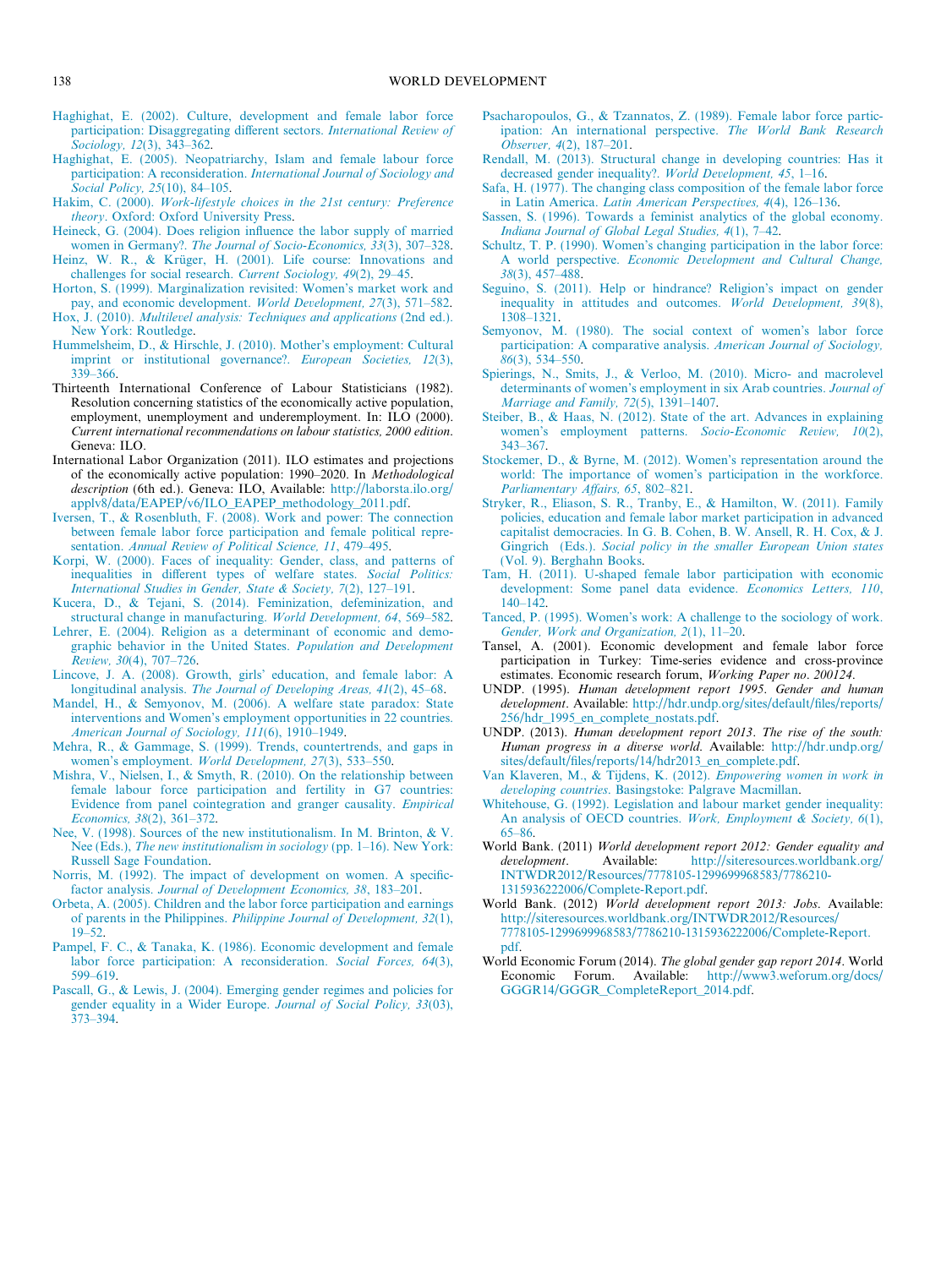#### <span id="page-17-0"></span>APPENDIX I. LIST OF COUNTRIES

| Table 7. Countries in the analysis by world region and income level |  |
|---------------------------------------------------------------------|--|
|---------------------------------------------------------------------|--|

Europe and Central Asia Belgium High-Income Country<br>Bosnia and Herzegovina Higher Middle-Income Croatia High-Income Country Czech Republic High-Income Country<br>
Denmark High-Income Country Estonia High-Income Country Finland High-Income Country France High-Income Country Germany High-Income Country Greece High-Income Country Hungary High-Income Country<br>
High-Income Country<br>
High-Income Country Italy High-Income Country<br>Kazakhstan Higher Middle-Income Kyrgyzstan Low-Income Country Norway High-Income Country Poland High-Income Country Portugal High-Income Country<br>
Republic of Moldova Lower Middle-Income Slovenia High-Income Country Spain High-Income Country Sweden High-Income Country<br>Switzerland High-Income Country Tajikistan Low Income Country<br>FYRO Macedonia Higher Middle-Income United Kingdom High-Income Country North America

Latin America and Caribbean Argentina Higher Middle-Income Country Bolivia Lower Middle-Income Country Chile Higher Middle-Income Country Costa Rica Higher Middle-Income Country Cuba Higher Middle-Income Country Dominican Republic Higher Middle-Income Country El Salvador Lower Middle-Income Country Guatemala Lower Middle-Income Country<br>
Lower Middle-Income Country<br>
Lower Middle-Income Country

Albania Lower Middle-Income Country Armenia Lower Middle-Income Country<br>
Austria High-Income Country High-Income Country Azerbaijan Higher Middle-Income Country Belarus Higher Middle-Income Country Higher Middle-Income Country Bulgaria Higher Middle-Income Country High-Income Country Georgia Lower Middle-Income Country High-Income Country Higher Middle-Income Country Latvia Higher Middle-Income Country Lithuania Higher Middle-Income Country High-Income Country Lower Middle-Income Country Romania Higher Middle-Income Country Russian Federation **Higher Middle-Income Country**<br>
High-Income Country<br>
High-Income Country High-Income Country High-Income Country Higher Middle-Income Country Turkey Higher Middle-Income Country Ukraine Lower Middle-Income Country

Canada High-Income Country<br>
United States<br>
High-Income Country High-Income Country

Higher Middle-Income Country Higher Middle-Income Country Higher Middle-Income Country Lower Middle-Income Country Jamaica Higher Middle-Income Country

Mexico Higher Middle-Income Country South East Asia Australia High-Income Country Cambodia Low-Income Country Japan High-Income Country<br>Korea, Republic of High-Income Country Nepal Low-Income Country New Zealand High-Income Country Sub-Saharan Africa Benin Low-Income Country Burkina Faso Low-Income Country Burundi Low-Income Country Chad Low-Income Country<br>Côte d'Ivoire Lower Middle-Income Ethiopia Low-Income Country Kenya Low-Income Country Liberia Low-Income Country Madagascar Low-Income Country<br>Malawi Low-Income Country Mali Low-Income Country Mozambique Low-Income Country Nigeria Lower Middle-Income Country Rwanda Low-Income Country<br>
South Africa<br>
Higher Middle-Income Sudan Lower Middle-Income Country Tanzania, United Republic of Low-Income Country Togo Low-Income Country Uganda Low-Income Country

Nicaragua Lower Middle-Income Country Panama Higher Middle-Income Country Paraguay Lower Middle-Income Country Peru Higher Middle-Income Country<br>
Trinidad and Tobago High-Income Country High-Income Country Uruguay Higher Middle-Income Country Venezuela Higher Middle-Income Country Algeria Higher Middle-Income Country Egypt Lower Middle-Income Country<br>
Iran, Islamic Republic of Higher Middle-Income Country Higher Middle-Income Country Jordan Higher Middle-Income Country Higher Middle-Income Country Morocco Lower Middle-Income Country High-Income Country Tunisia<br>
Higher Middle-Income Country<br>
High-Income Country<br>
High-Income Country High-Income Country Yemen Lower Middle-Income Country Low-Income Country Higher Middle-Income Country India Lower Middle-Income Country Indonesia Lower Middle-Income Country High-Income Country Lao People's Democratic Republic Lower Middle-Income Country Malaysia Higher Middle-Income Country Mongolia Lower Middle-Income Country Pakistan Lower Middle-Income Country<br>
Philippines Lower Middle-Income Country Philippines Lower Middle-Income Country<br>
Sri Lanka<br>
Lower Middle-Income Country Lower Middle-Income Country Thailand Higher Middle-Income Country Viet Nam Lower Middle-Income Country Botswana Higher Middle-Income Country Cameroon Lower Middle-Income Country Lower Middle-Income Country Ghana Lower Middle-Income Country Lesotho Lower Middle-Income Country Low-Income Country Mauritius Higher Middle-Income Country Namibia Higher Middle-Income Country

Higher Middle-Income Country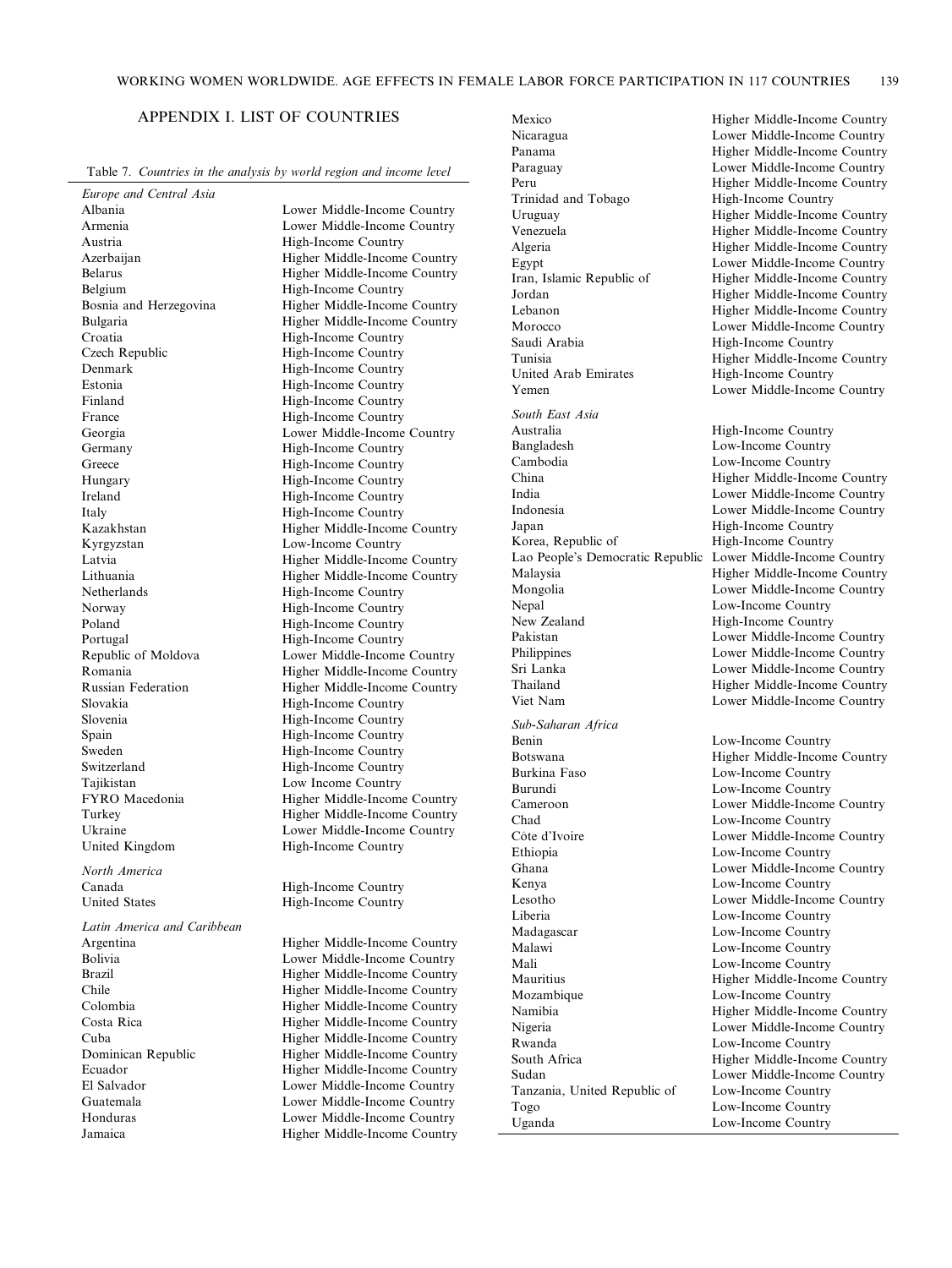#### APPENDIX II. DESCRIPTION OF GLOBAL DATASET ON WOMEN AND WORK

| Variable name        | Variable label                        | Measurement                                                                                                                 | Source                                 |
|----------------------|---------------------------------------|-----------------------------------------------------------------------------------------------------------------------------|----------------------------------------|
| Country<br>Age_group | Country<br>Age group                  | For a list of countries, see Appendix I<br>Ten five year age intervals $(15-19, \ldots,$<br>60–64) and one age group for 65 | EAPEP 6th edition<br>EAPEP 6th edition |
| <b>INCOMEGRP</b>     | Income group                          | vears and above<br>Countries classified according to four<br>income groups                                                  | World Bank                             |
| <b>CULT_REGION</b>   | World region                          | Countries classified according to six<br>geographical regions                                                               | World Bank                             |
| <b>MPR</b>           | Male labor force participation rate   | Economically active men as a share<br>of all men $(Ø75.9, \sigma24.5)$                                                      | <b>EAPEP</b> 6th edition               |
| <b>FPR</b>           | Female labor force participation rate | Economically active women as a<br>share of all women ( $\emptyset$ 55.1, $\sigma$ 26.2)                                     | EAPEP 6th edition                      |
| <b>MFPR</b>          | Total labor force participation rate  | Economically active population as a<br>share of all women and men $(065.5, 100)$<br>$\sigma$ 23.9)                          | EAPEP 6th edition                      |
| <b>LPRGAP</b>        | Gender participation gap              | Male activity rate minus female<br>activity rate ( $\emptyset$ 20.8, $\sigma$ 17.7)                                         | EAPEP 6th edition, own calculation     |
| Economic structure   |                                       |                                                                                                                             |                                        |
| <b>ECON GDPPC</b>    | Per capita GDP                        | Per capita GDP in constant 2000 US<br>Dollars ( $O$ 7300, $\sigma$ 10,060)                                                  | World Bank Development Indicators      |
| <b>ECON AGRI</b>     | Size agricultural sector              | Agriculture, value added as a share of<br>GDP ( $\emptyset$ 12.5, $\sigma$ 12)                                              | World Bank Development Indicators      |
| <b>ECON MANU</b>     | Size manufacturing sector             | Manufacturing, value added as a<br>share of GDP ( $\emptyset$ 14.5, $\sigma$ 6.2)                                           | World Bank Development Indicators      |
| <b>ECON INDU</b>     | Size industrial sector                | Industry, value added as a share of<br>GDP ( $\emptyset$ 30.1, $\sigma$ 10.1)                                               | World Bank Development Indicators      |
| <b>ECON SERV</b>     | Size services sector                  | Services, value added as a share of<br>GDP ( $\emptyset$ 57.6, $\sigma$ 12.7)                                               | World Bank Development Indicators      |
| <b>Families</b>      |                                       |                                                                                                                             |                                        |
| POP_FERTILITY        | Fertility rate                        | Mean number of births per woman<br>$(02.6, \sigma1.3)$                                                                      | World Bank Development Indicators      |
| POP OLD              | Elderly as a share of the population  | Share of the population aged 65 or<br>over $(Ø13.3, \sigma 8)$                                                              | EAPEP 6th edition                      |
| POP YOUNG            | Children as a share of the population | Share of the population aged 15 or<br>under ( $Q$ 43.7, $\sigma$ 21.5)                                                      | EAPEP 6th edition                      |
| POP MARRIAGE         | Mean age of marriage                  | Mean age of first marriage for women<br>$(024.9, \sigma3.7)$                                                                | UN World Marriage Dataset              |
| POP LIFEEXP          | Mean life expectancy                  | Mean life expectancy for women in<br>years ( $\varnothing$ 73, $\sigma$ 10)                                                 | World Bank Development Indicators      |
| SOC MATERNITY LENGTH | Length of maternity leave             | Length of statutory maternity leave<br>period in days ( $\varnothing$ 111, $\sigma$ 58)                                     | <b>ILO TRAVAIL</b>                     |

Table 8. Global Dataset on Women and Work, description of dataset.